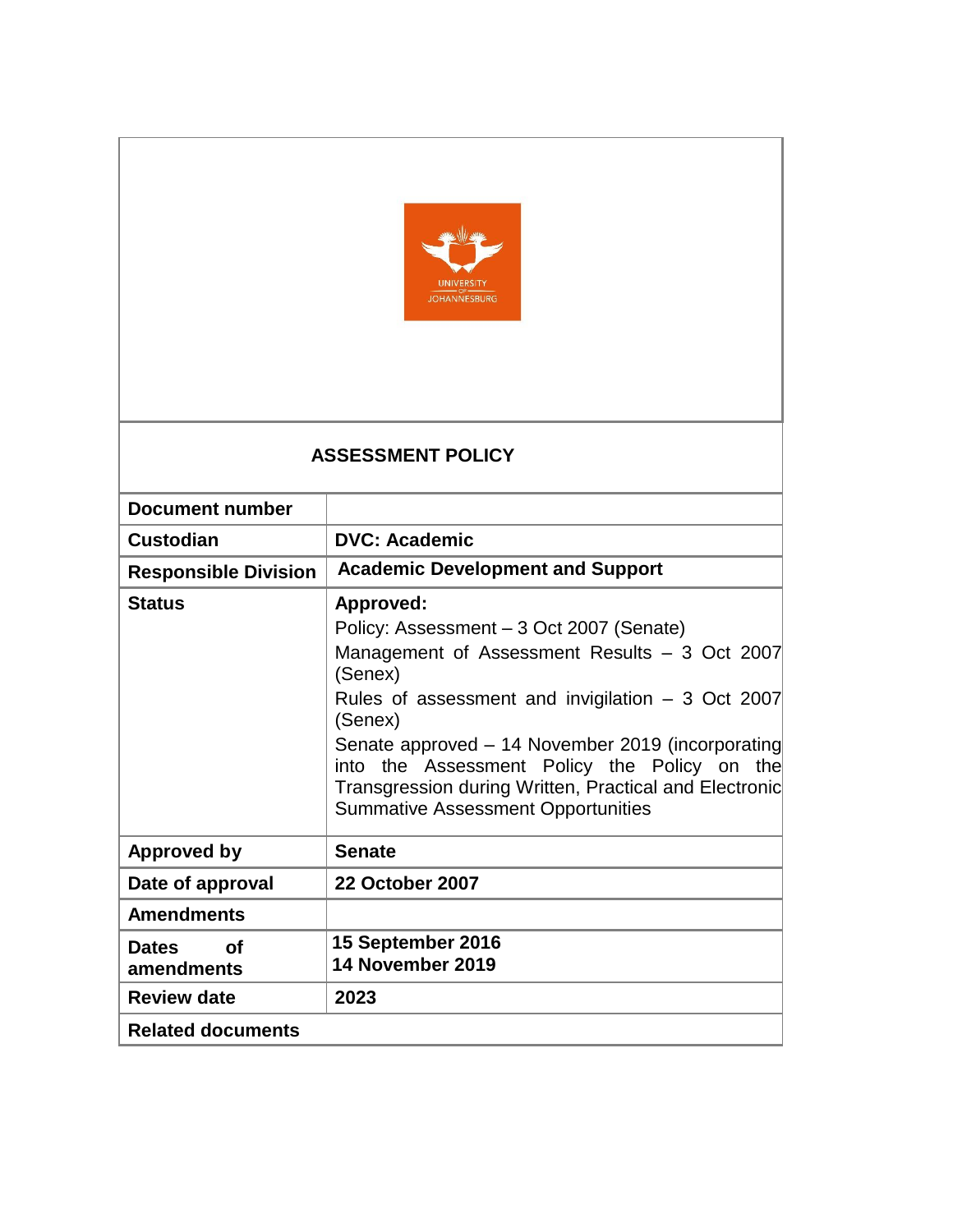| <b>UJ documents</b>                                                                                                                                                                                                                                                                                                                                                                                                                                                                                                                                                                                                                                                                                                                                                                                                                                                                                                                                                                                                                                                                                                         | Other                                                                                                                                                                                                                                                                                                                                                                                                                                                                                                                                                                                                                                                                                                                                                                                                                                                                                                                                                                                                                                                                                                                                                                                                                                                                                                                                                             |
|-----------------------------------------------------------------------------------------------------------------------------------------------------------------------------------------------------------------------------------------------------------------------------------------------------------------------------------------------------------------------------------------------------------------------------------------------------------------------------------------------------------------------------------------------------------------------------------------------------------------------------------------------------------------------------------------------------------------------------------------------------------------------------------------------------------------------------------------------------------------------------------------------------------------------------------------------------------------------------------------------------------------------------------------------------------------------------------------------------------------------------|-------------------------------------------------------------------------------------------------------------------------------------------------------------------------------------------------------------------------------------------------------------------------------------------------------------------------------------------------------------------------------------------------------------------------------------------------------------------------------------------------------------------------------------------------------------------------------------------------------------------------------------------------------------------------------------------------------------------------------------------------------------------------------------------------------------------------------------------------------------------------------------------------------------------------------------------------------------------------------------------------------------------------------------------------------------------------------------------------------------------------------------------------------------------------------------------------------------------------------------------------------------------------------------------------------------------------------------------------------------------|
| (e.g. Policies, Regulations, Guidelines,<br>Contracts)<br>• UJ Vision, Mission and Values;<br>Policy on Academic Certification;<br>Policy on Academic Programme;<br>$\bullet$<br><b>Academic Regulations;</b><br>$\bullet$<br>Language Policy;<br>$\bullet$<br>Policy on Development and<br>$\bullet$<br><b>Evaluation of Learning Material;</b><br>Policy on Higher Degrees and<br>$\bullet$<br>Postgraduate Studies;<br>$\bullet$<br>Policy on People with Disabilities;<br>$\bullet$<br>Policy on Recognition of Prior<br>$\bullet$<br>Learning;<br>Policy on Staff Development;<br>$\bullet$<br>Policy on Teaching and Learning;<br>UJ Code of Academic and Research<br>$\bullet$<br>Ethics;<br>UJ Enrolment Management Plan;<br>$\bullet$<br>UJ Programme Review Manual;<br>UJ Programme Qualification Mix;<br>UJ Guidelines for the Approval,<br>$\bullet$<br>Accreditation, Registration,<br>Recording and Termination of<br>Subsidised and Non-subsidised<br>Programmes;<br>UJ Strategic Objectives 2014 -<br>$\bullet$<br>2015;<br>Policy on Work Integrated Service<br>Learning;<br>• UJ Online Policy Framework. | (e.g. Legislation, DoE and HEQC<br>directives and guidelines)<br>Higher Education Act (Act 101 of<br>$1997$ ;<br><b>South African Qualifications</b><br>$\bullet$<br>Authority (SAQA) Act (Act 58 of<br>$1995$ ;<br><b>Criteria and Guidelines for</b><br>$\bullet$<br>Assessment of NQF Registered Unit<br><b>Standards and Qualifications:</b><br>SAQA, October 2001;<br>Guidelines for Integrated<br>Assessment (SAQA, September<br>$2005$ ;<br>Ministry of Education: National Plan<br>for Higher Education in<br>South Africa (February 2001);<br><b>Higher Education Qualification Sub-</b><br>framework (HEQSF) (Government<br>Gazette Vol. 481, July 2005);<br>Ministry of Education: Higher<br><b>Education Qualification</b><br>Framework (October 2007);<br><b>CHE: Higher Education Quality</b><br>$\bullet$<br>Committee (HEQC) Criteria for<br>Institutional Audits: November, 2004;<br><b>CHE: Higher Education Quality</b><br>$\bullet$<br>Committee (HEQC) Criteria for<br>Programme Accreditation:<br>November, 2004;<br>Work integrated learning: Good<br>practice guide (CHE, 2011);<br>The assessment of student learning<br>(CHE, ITL Resource No 5, 2004);<br><b>Guidelines for integrated</b><br>assessment (SAQA, 2005);<br>SAQA level descriptors for the SA<br>NQF (SAQA, November 2012).<br><b>Protection of Personal Information</b> |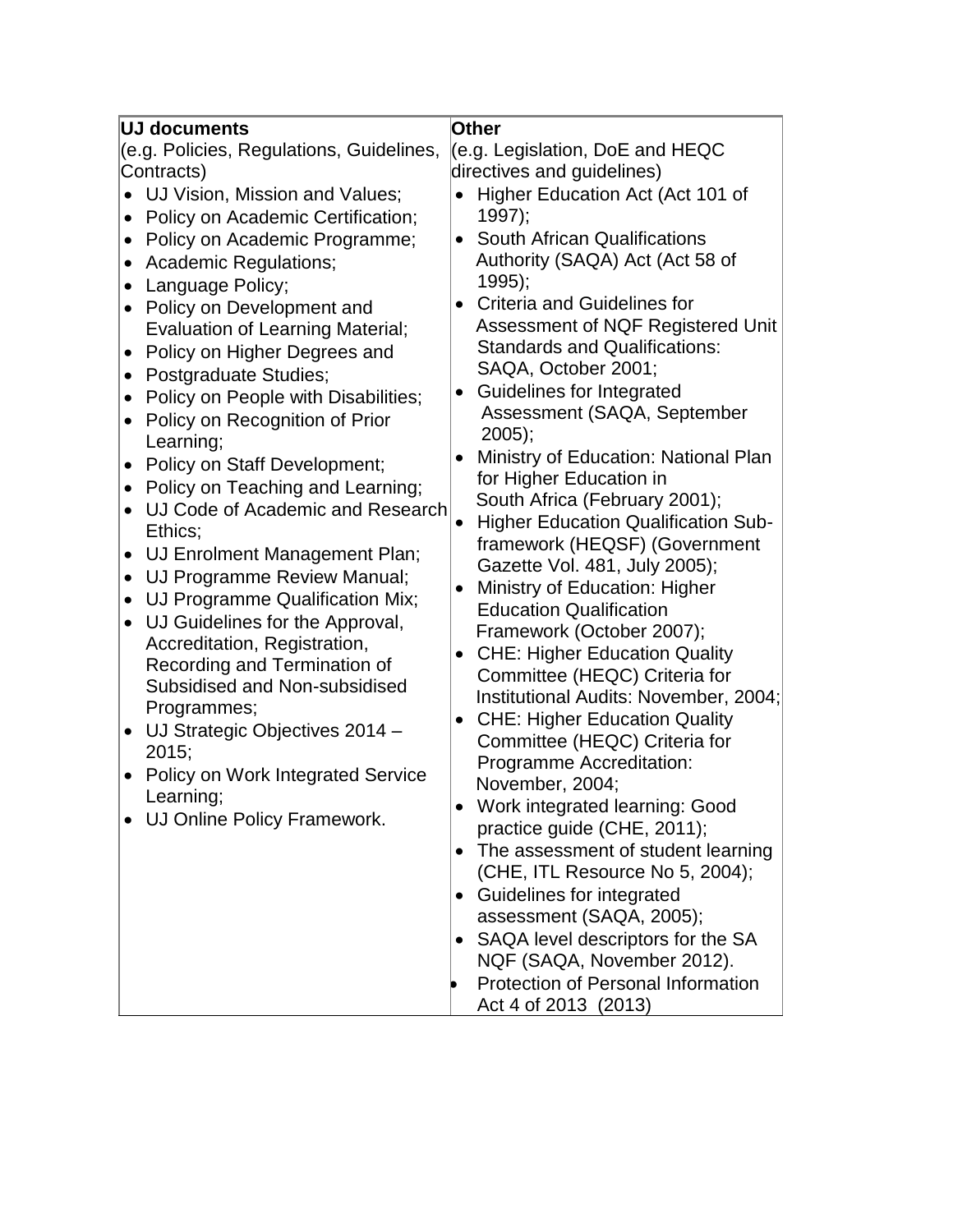| Stakeholders affected by this<br>document (units and divisions<br>who should be familiar with it). | • Executive Deans;<br>• Vice-Deans<br><b>Quality Managers;</b><br>Heads: Academic Departments;<br>Lecturers (part-time and full-time);<br>• Executive Directors/Directors:<br>Academic Service<br>and<br>Support Units.<br>• Heads: Academic Support Units. |
|----------------------------------------------------------------------------------------------------|-------------------------------------------------------------------------------------------------------------------------------------------------------------------------------------------------------------------------------------------------------------|
| Website address of this document:                                                                  | https://www.intranet.uj.ac.za                                                                                                                                                                                                                               |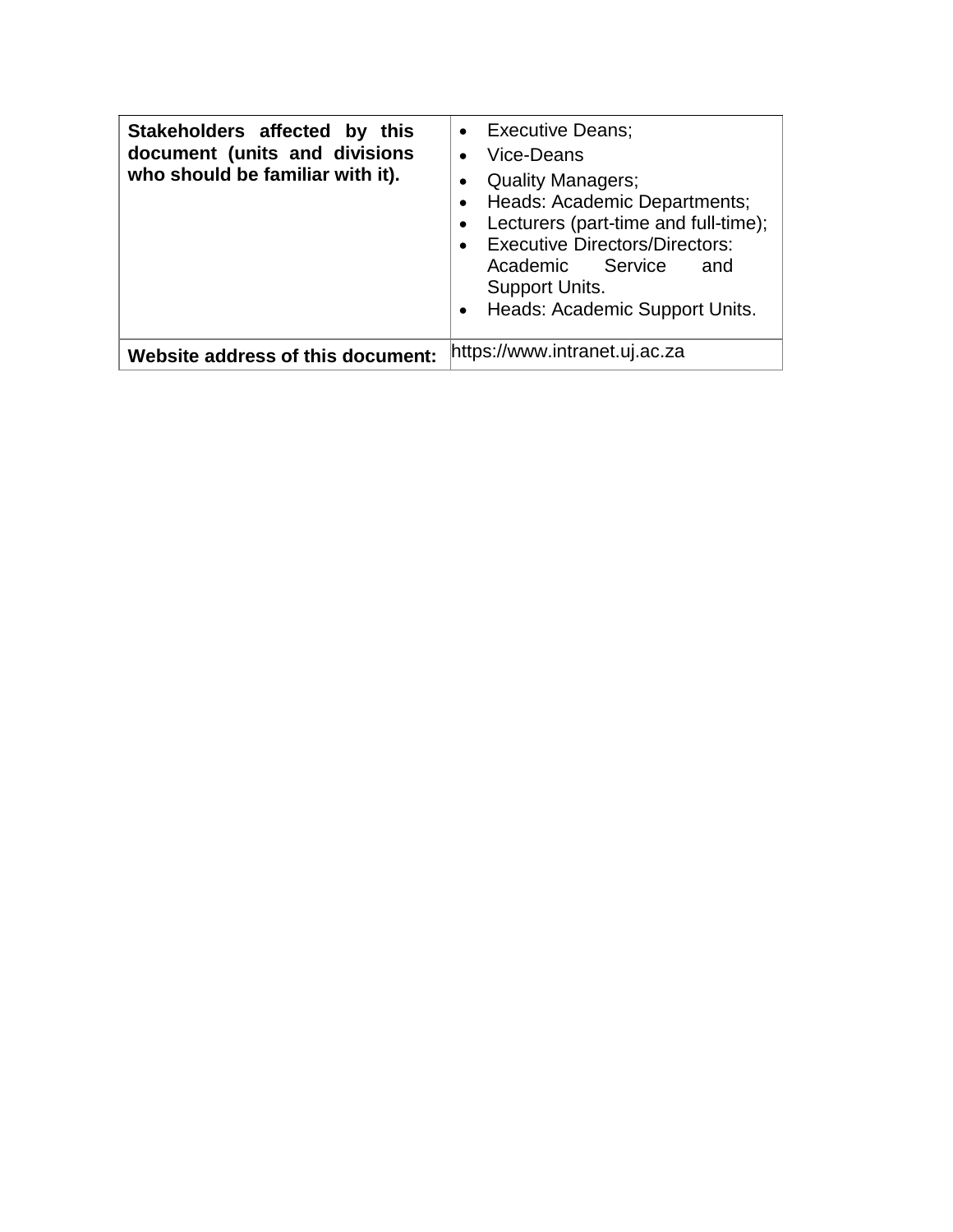# **CONTENT**

| 1. Preamble                                                                              | 1               |
|------------------------------------------------------------------------------------------|-----------------|
| 2. Purpose                                                                               | 1               |
| 3. Definitions/clarifications of concepts                                                | 2               |
| 4. Principles                                                                            | 3               |
| 5. Good practice descriptors                                                             | 4               |
| 6. Assessment approaches                                                                 | 5               |
| 7. Types of assessment                                                                   | 6               |
| 8. Special and supplementary summative assessment opportunities                          | 7               |
| 9. Assessment methods                                                                    | 7               |
| 10. Communication with students                                                          | 8               |
| 11. Assessments relating to specific circumstances                                       | 9               |
| 12. Examination centres                                                                  | 10              |
| 13. The assessor                                                                         | 10              |
| 14. Moderation                                                                           | 10              |
| 15. Verification                                                                         | 11              |
| 16. Copyright, dishonesty and plagiarism                                                 | 11              |
| 17. Application for review of summative assessments                                      | 11              |
| 18. Faculty assessment policies                                                          | 12              |
| 19. Quality management of assessment                                                     | 12 <sub>2</sub> |
| 20. Dissemination and implementation                                                     | 12 <sup>2</sup> |
| 21. Review of the policy                                                                 | 13              |
| Appendix 1: Procedural guidelines for assessment at faculty level                        | 14              |
| Appendix 2: Management of assessment results                                             | 18              |
| Appendix 3: Rules of assessment and invigilation                                         | 22              |
| Appendix 4: Transgressions during written, practical and electronic summative assessment |                 |
| opportunities                                                                            | 30              |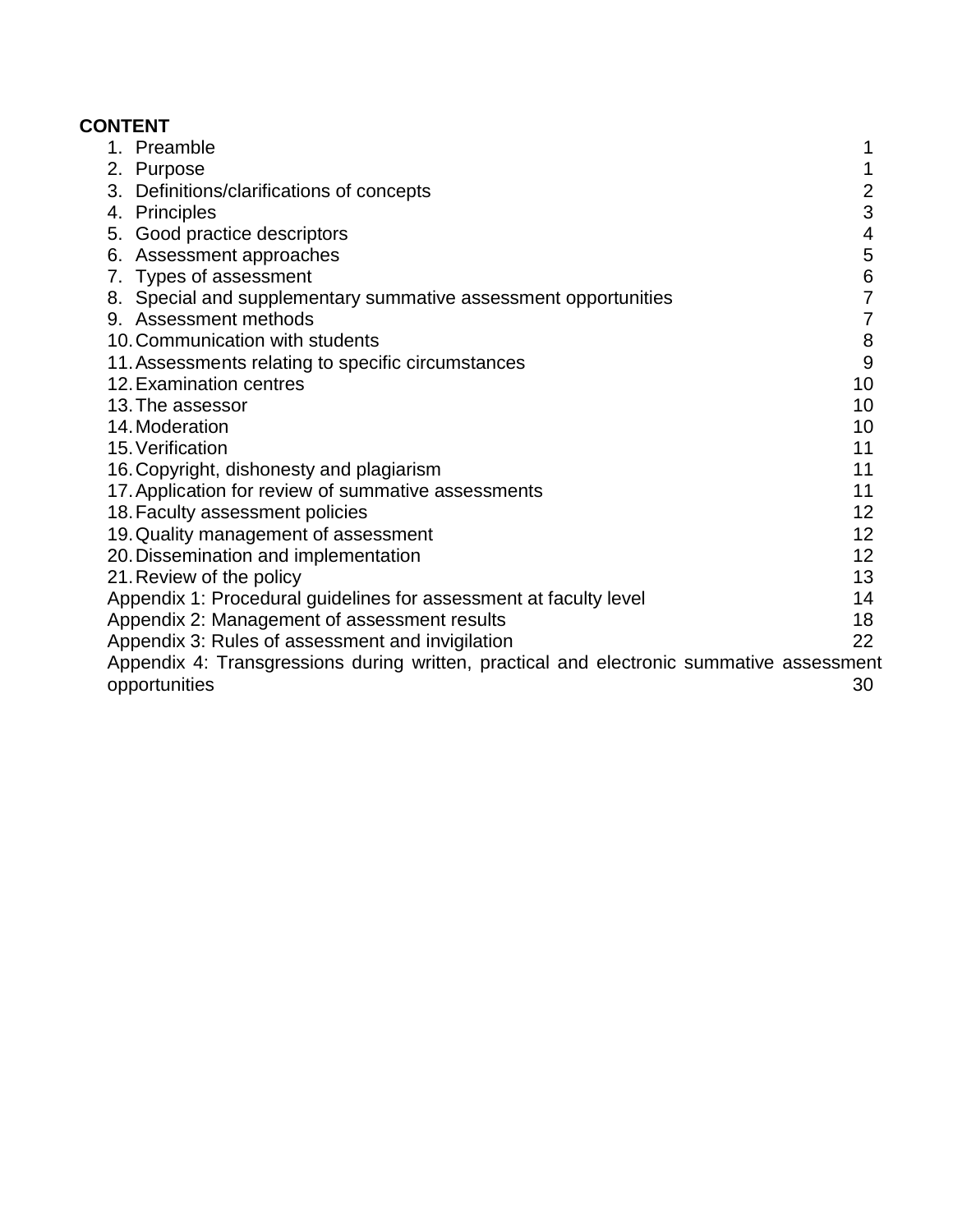# **ASSESSMENT**

#### <span id="page-4-0"></span>**1. PREAMBLE**

This Assessment Policy reflects and underpins the University's strong commitment to excellence in assessment as an integral part of teaching and learning which is implicit in the *UJ Strategic Objectives 2014 - 2025*, namely:

- Excellence in research and innovation
- Excellence in teaching and learning.

The University of Johannesburg acknowledges that assessment constitutes a key element in its commitment to offering academic programmes that have international recognition as well as national legitimacy, credibility and wellunderstood academic, professional and career-orientated outcomes.

Assessment and assessment practices are regulated in accordance with current national requirements (see list of documents on cover page). The Assessment Policy is one of the principle means by which the University ensures that the quality and standard of learning outcomes of subsidised and nonsubsidised (i.e. continuing education) programmes are assured, and apply across all faculties, departments and campuses. The acceptance of an integrated approach to teaching, learning and assessment, the assessment for learning strategy of UJ, as well as the UJ Teaching and Learning Strategy and the programme-based approach to education serves as a point of departure for this policy.

The principles, definitions and interpretations in this document are based on conceptual frameworks developed by South African legally constituted bodies, namely, the previously mentioned NQF and SAQA and the Council for Higher Education (CHE), including the Higher Education Quality Committee (HEQC) and the Department of Higher Education (DHET).

#### **2. PURPOSE**

The purpose of this policy is to:

2.1. establish a clear framework of principles, regulations, guidelines and procedures for integrated, coherent, constructive assessment strategies that effectively support the achievement of intended learning outcomes in all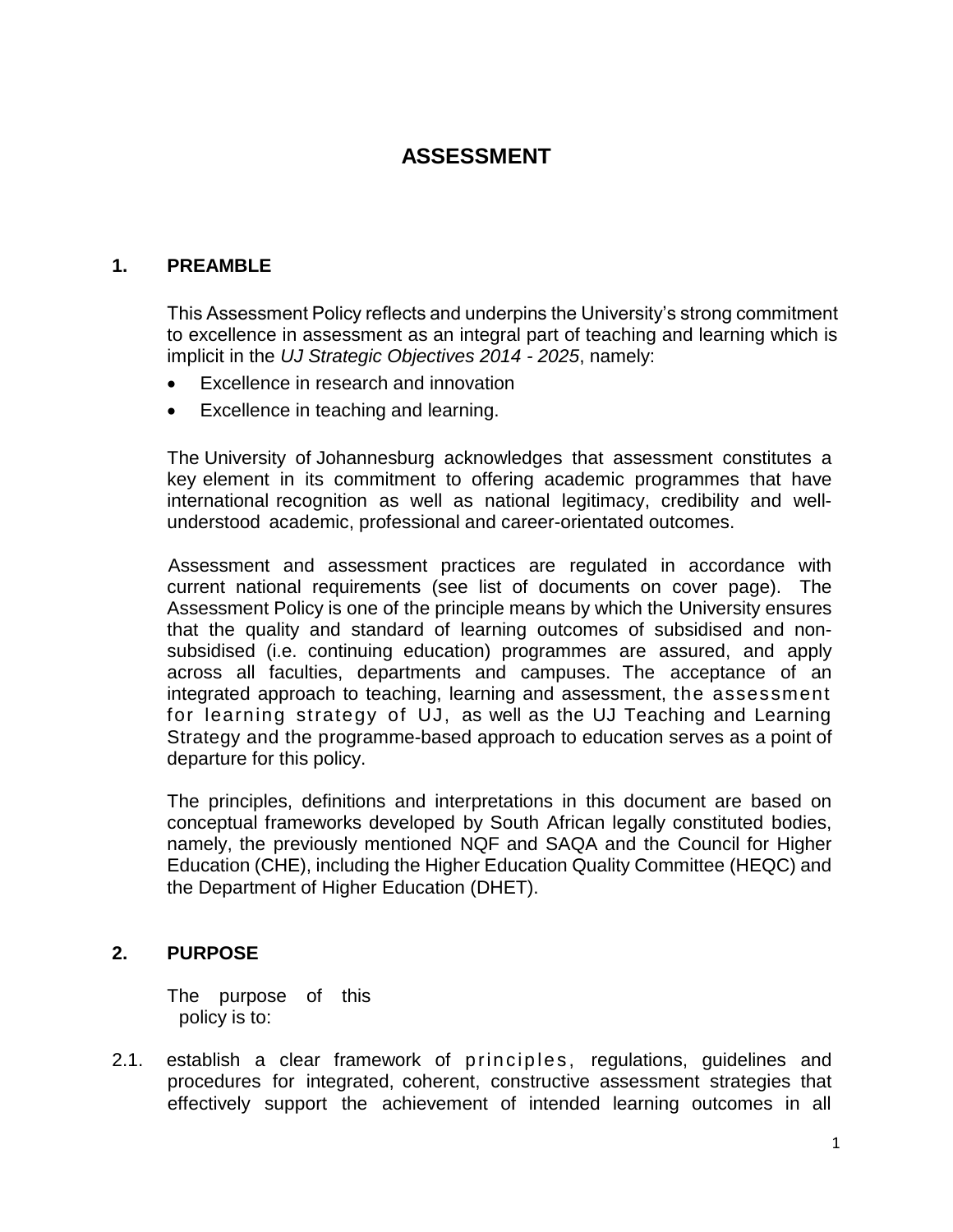academic programmes in the University;

- 2.2. ensure the alignment of assessment practices for subsidised and continuing education programmes across all faculties, campuses and departments with national guidelines and the requirements of professional bodies;
- 2.3. inform the alignment of faculty-specific assessment policy rules and regulations as well as the assessment of learning outside the faculties;
- 2.4. provide a framework for the management of the quality of all assessmentrelated procedures and practices in the University.

## **3. DEFINITIONS/CLARIFICATION OF CONCEPTS**

The following are key concepts in the assessment domain:

#### 3.1. Assessment

Assessment is a process in which evidence is gathered and judgments made about an individual's performance in relation to defined criteria.

### 3.2. Assessment criteria

Assessment criteria are derived directly from the learning outcomes that state what students must achieve. Criteria are the clear and transparent expression of requirements against which the student's performance is assessed. Criteria are pre-determined, objective and as clear as possible.

#### 3.3. Assessment methods

The activities in which an assessor engages to determine student competence, for example, observation (observing students while carrying out a task), document review (evaluating a product submitted by a student, such as an artifact or portfolio of evidence) and oral or written questions.

#### 3.4. Assessment opportunity

This refers to assessment that gives the student an opportunity to demonstrate his/her knowledge and skills with subsequent feedback that contribute to learning. The opportunity may be scheduled and supervised or not (e.g. a take home exam), but a specific date when the evidence should be submitted, must be predetermined.

#### 3.5. Assessor

Assessor refers to the practitioner responsible for the assessment of the achievement of learning outcomes. The assessor is usually the academic staff member or practitioner (also referred to as a learning facilitator, lecturer or teacher) who teaches the module and is responsible for designing, implementing and marking student assignments, recording the results and providing feedback to the students, but may also be workplace supervisors, managers, team leaders or designated community leaders, provided that they are skilled in the process of assessment (and/or registered as an assessor with the relevant ETQA).

#### 3.6. Authentic assessment

The assessment should allow the students to experience learning in a situation which is as close as possible to reality. Authentic assessment is contextualized and involves complex intellectual challenges.

3.7. External assessor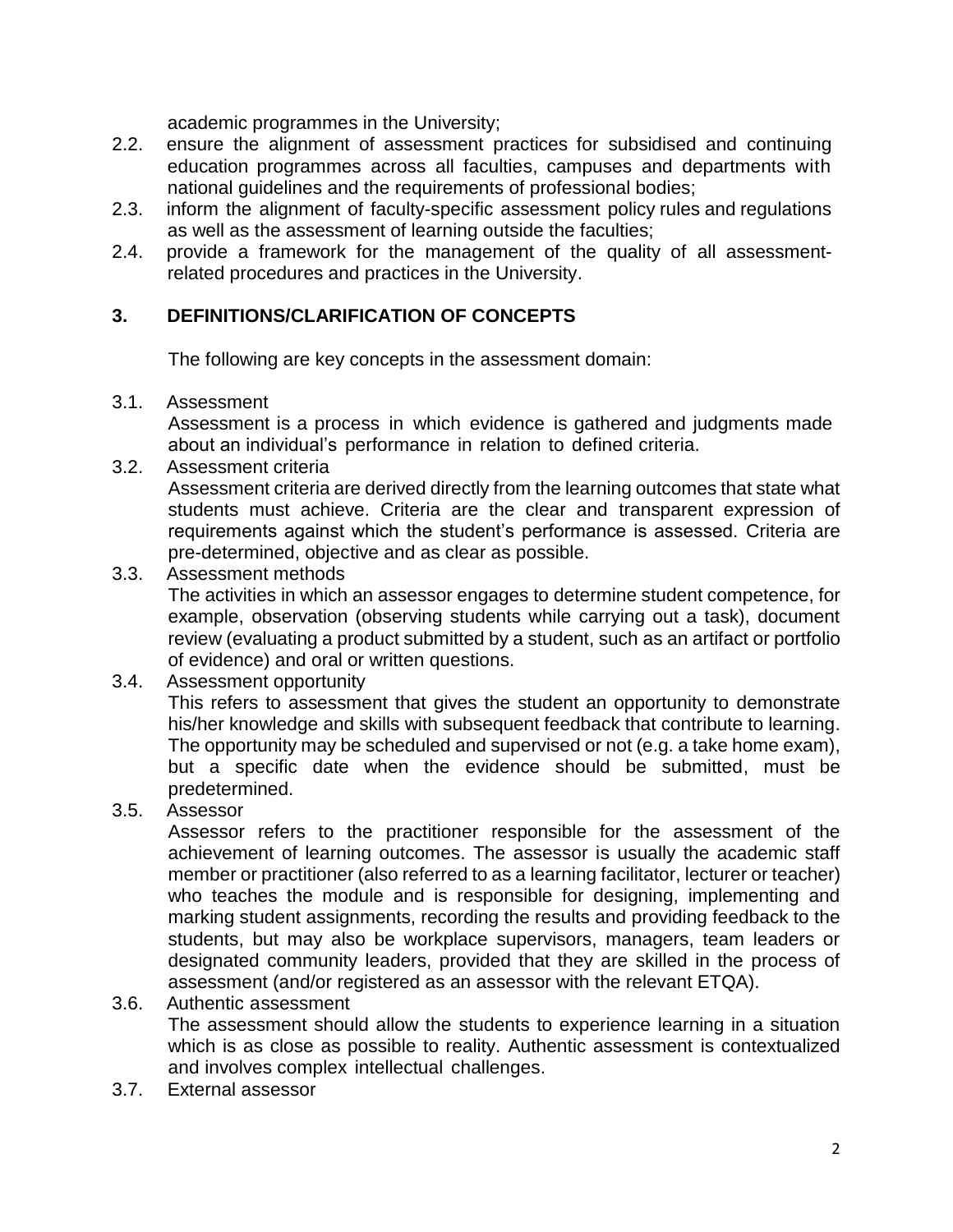An expert appointed from outside the University who also assesses the student's evidence and who is usually appointed in modules where experiential learning is assessed. In postgraduate studies, the external examiner is a second or third assessor who is appointed for master's dissertations, minor dissertations and doctoral theses.

3.8. Evidence

The proof produced by the students that shows they comply with the requirements of the criteria of module/programme for which they wish to gain credit. All forms of assessment are aimed at the collection of evidence that derives from many sources.

3.9. Memorandum/assessment marking guide

A guideline document or assessment-marking guide, based on relevant assessment principles that is used to assess the student's evidence, for example, model answers, rubrics, checklists, frameworks with mark allocation.

3.10. Chief Invigilator

The invigilator, usually an academic from the relevant department, is responsible for ensuring that the assessment is conducted in accordance with the University's Rules and Regulations.

3.11. Moderators

The moderator is an internal or external person who is familiar with the module/programme content and is a competent assessor. The purpose of moderation is to ensure that the assessment in a module or academic programme meets national and institutional requirements.

#### 3.12. Internal Moderator

This is an academic employee of the University who is nominated by the department, endorsed by the head of department or the Executive Dean and approved by the relevant faculty board to moderate the assessment of a specific module that does not have an appointed external moderator. The internal moderator is an experienced assessor in whom others have confidence and who has knowledge of the learning area/module/field of study (consult Appendix 1).

#### 3.13. External Moderator

This is a subject field expert, who is not an employee of the University, and who is officially appointed by the University to moderate the assessment of a module. A designated external moderator is an experienced assessor and has credibility in his/her area of knowledge and expertise (consult Appendix 1).

#### **4. PRINCIPLES**

Assessment for student learning reflects the tenet of academic integrity and complies with the University's Code of Academic and Research Ethics, including the rights of students. The Assessment Policy should be read together with the UJ Policy on Teaching and Learning and the Language Policy.

The following principles apply:

4.1. Assessment is coherently designed as an integral part of the teaching and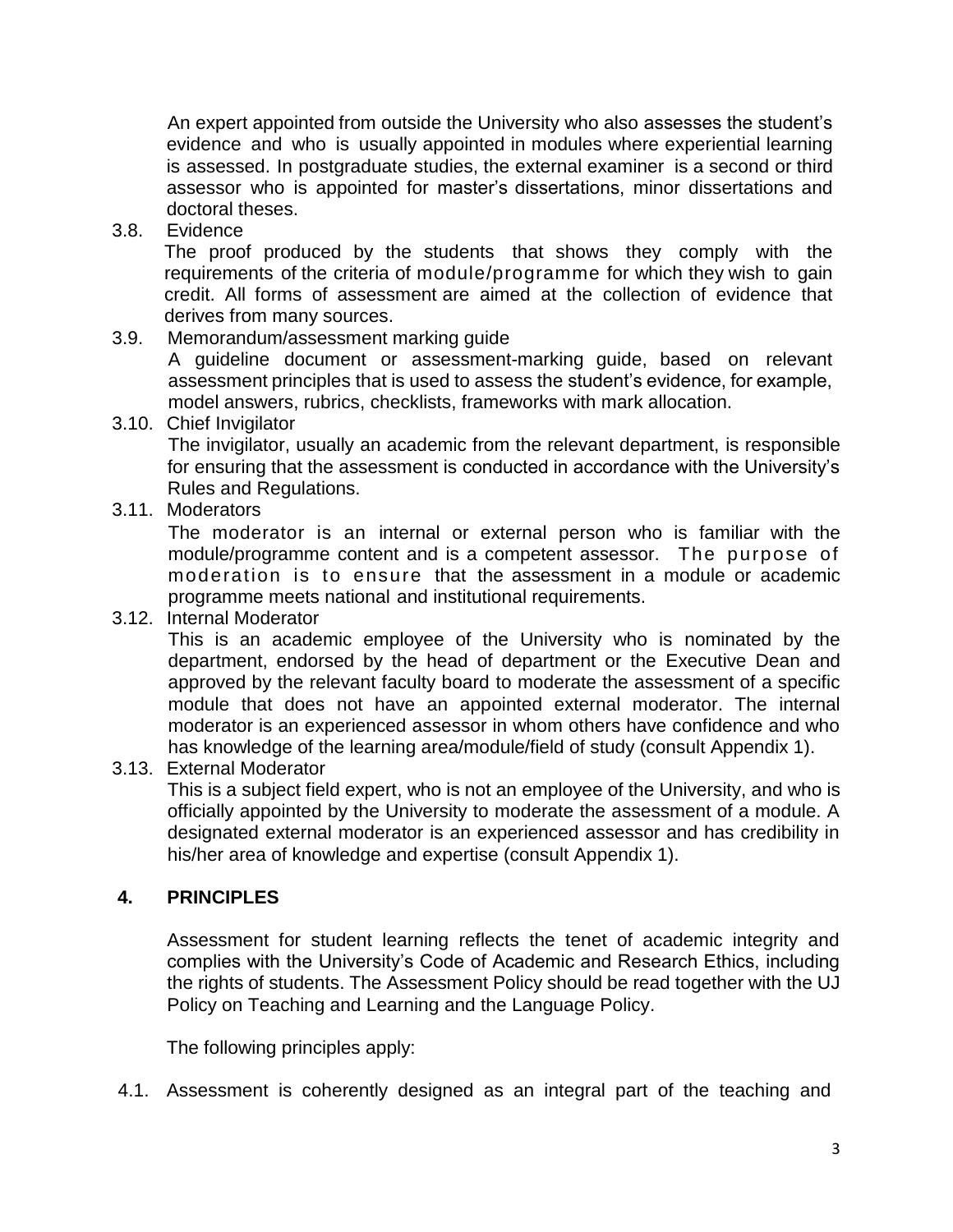learning process (assessment for learning) and should be fully aligned with the purpose, learning content and learning outcomes of the programme and its modules.

- 4.2. Assessment practices are based on established best practice and contemporary research (see the Good Practice Descriptors, Point 5 below), and are aligned with the assessment practices and procedures and SAQA level descriptors required by the NQF.
- 4.3. Assessment is both formative and summative and is conducted throughout the learning experience.
- 4.4. The purpose of the assessment and related assessment criteria must be clearly communicated to students prior to assessment.
- 4.5. Assessment should include a wide range of approaches and methods that are fit for purpose; the use of integrated assessment is recommended.
- 4.6. Assessment is followed by timely and constructive feedback to support the learning process.
- 4.7. All assessments must be of high quality, with attention paid to language clarity, appearance (technical layout) and tally of marks.
- 4.8. Quality assurance is integral to assessment and is the responsibility of the relevant faculty and academic department.

# **5. GOOD PRACTICE DESCRIPTORS**

Assessment is:

- 5.1. *Fair,* i.e. a student is not hindered or disadvantaged when it comes to being treated equally and in an unbiased manner and that appeal mechanisms are available to all students.
- 5.2. *Transparent,* i.e*.* all parties (students, a ssessors, m oderators, etc.) understand the system and have the assurance that it is well planned, works in practice and is properly regulated.
- 5.3. *Reliable*, i.e. it is accurate and consistent in that the same judgments are made in equivalent or similar contexts in terms of standards, available assessment evidence, marks, regardless of who the assessor is or how many different people are assessing.
- 5.4. *Valid*, i.e. requires that assessment processes and instruments assess what they set out to assess in respect of clearly stated outcomes. Validity requires appropriate types of evidence by means of an appropriate method of assessment.
- 5.5. *Clear*, with reference to the expression of the requirements against which student performance is measured, with a built-in mechanism to avoid assessor/moderator deviation, inconsistency and error.
- 5.6. *Explicit,* the learning outcomes, and the content selection are both aligned with the assessment criteria and judgments are clearly stated and communicated to the students.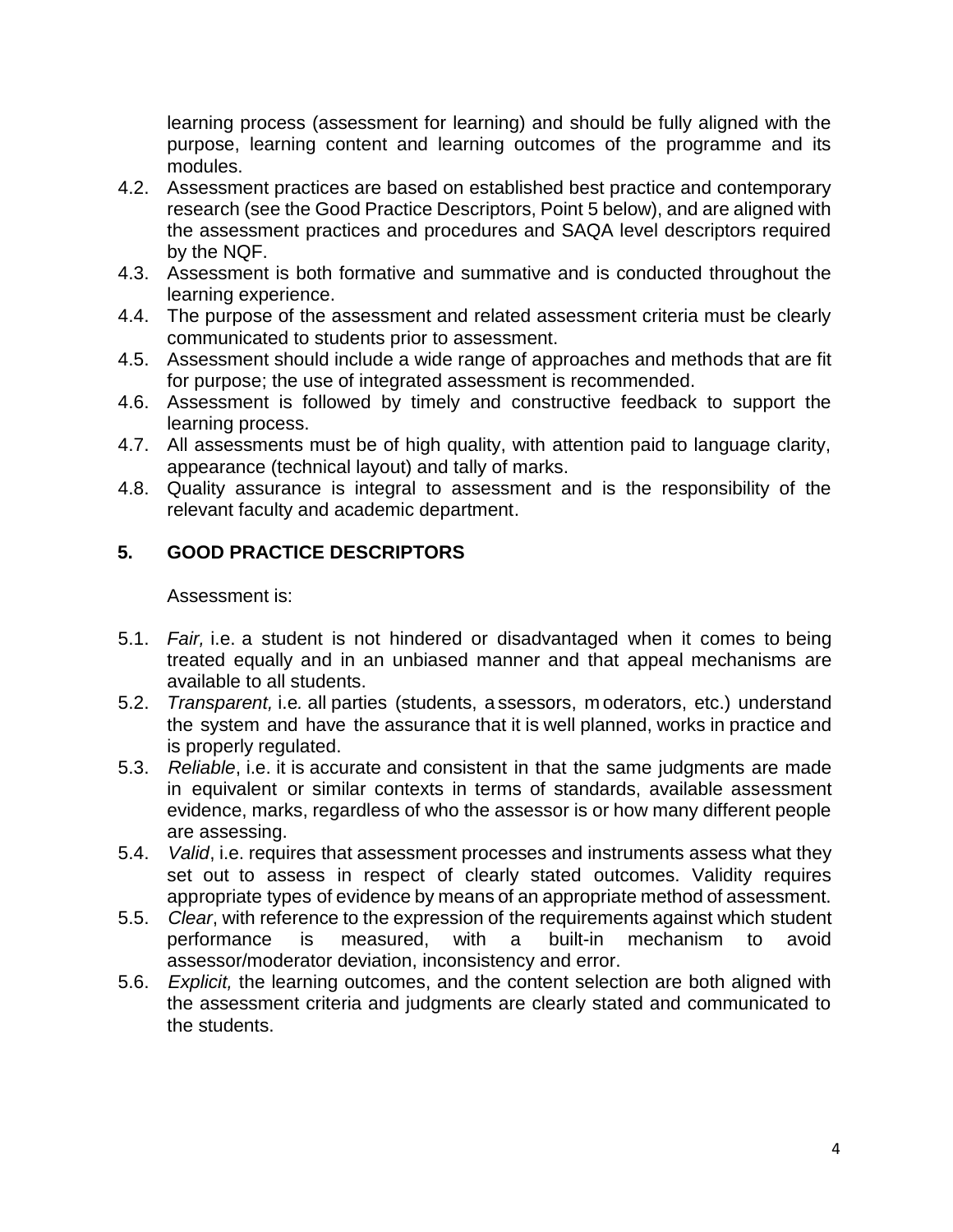# **6. ASSESSMENT APPROACHES**

Assessment for learning at the UJ should be in line with the following approaches to assessment which are informed by the purpose of each assessment:

- 6.1. Formative assessment
	- (a) The assessments conducted during the process of teaching and learning with the purpose of giving early indications of what and how effectively students are learning, as well as their strengths and weaknesses. Formative assessment is often used as a diagnostic tool as it provides information with which to make real-time improvements in teaching methods, learning support materials and activities.
	- (b) Formative assessment:
		- (i) supports the teaching and learning process;
		- (ii) provides feedback to the learner on his/her progress;
		- (iii) diagnoses the learner's strengths and weaknesses;
		- (iv) assists in the planning of future learning;
		- (v) is developmental in nature and contributes to the learner's capacity for self-assessment;
		- (vi) helps to make decisions on the readiness of the learner to do a summative assessment.
	- (c) Marks are not necessarily allocated, but if allocated, may contribute to the year/semester mark for admission to the final summative assessment opportunity. Students must be informed that formative assessment marks contribute to the year/semester mark.
- 6.2. Summative assessment
	- (a) The purpose of summative assessment is to make a judgment about the achievement of a student in relation to the outcomes of a unit/module and/or programme. It is used to provide information about a student's level of competence (i.e. pass or fail) on completion of a theme or sub-unit in a module, a module or an academic programme. Summative assessment must be conducted on a continuous basis and is not confined to a single written examination.
	- (b) Summative assessment also serves a developmental purpose, i.e. is also a learning experience. All summative assessment (excluding the final assessment opportunity) must include constructive feedback to the students in order to enhance their learning.
	- (c) The results of such formal assessment (e.g. tests, assignments, projects, presentations, creative production or traditional examinations) are expressed as a final mark.
- 6.3. Integrated assessment
	- (a) Integrated assessment assures overall applied competence, i.e. prevents disjointed learning experiences. It m a y b e used in formative as well as summative assessment.
	- (b) Integrated assessment practice includes one or more of the following:
		- (i) assessing a number of outcomes together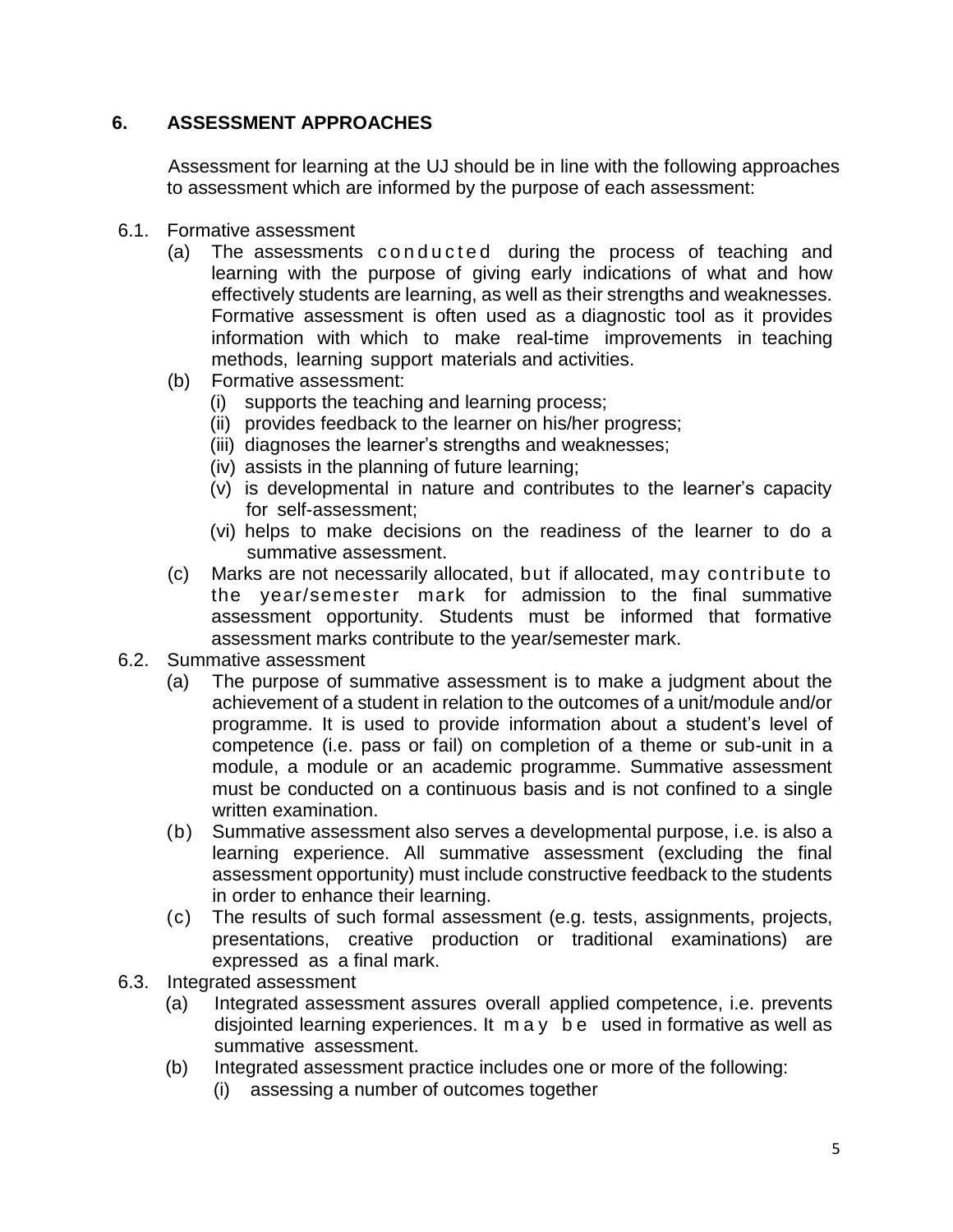- (ii) assessing a number of assessment criteria together
- (iii) using a combination of assessment methods and instruments to assess the outcomes/assessment criteria
- (iv) collecting naturally occurring evidence (such as in a workplace setting)
- (v) acquiring evidence from other resources such as supervisor's reports, testimonials, portfolios of work previously done (e.g. RPL assessment).

# **7. TYPES OF ASSESSMENT**

Assessment of learning at the UJ could be conducted in a traditional or continuous way.

- 7.1. Traditional assessment
	- (a) Assessment for learning includes pre-determined formative and summative assessments, where assessments throughout the semester/year may contribute toward to semester/year mark. A formal final summative assessment is conducted at the end of the semester/year.
	- (b) A formal final summative assessment is scheduled *after* the following minimum number of summative assessment opportunities has taken place. Depending on the duration of the module, the following applies:
		- (i) 14 week (semester module) a minimum of three summative assessment opportunities (excluding supplementary and special assessment opportunities);
		- (ii) 28 week (year module) a minimum of five summative assessment opportunities (excluding supplementary and special assessment opportunities
- 7.2. Continuous assessment
	- (a) Continuous assessment is conducted on a continuous basis throughout the learning experience and includes formative and summative assessment opportunities. It is carried out at any of the pre-determined points of the total learning experience. These consecutive assessment opportunities, which include a variety of assessment methods, have predetermined weightings and include the assessment of all the outcomes within the module. In the case of continuous assessment, all assessments (including the final summative) contribute to the final pass/fail mark of the student.
	- (b) The continuous assessment schedule, which could include a formal final summative assessment opportunity (e.g. an examination), must make provision for the weighting of the summative assessment opportunities, but could make provision for the setting of prerequisites with which students must comply before progress to the following phase/step within the continuous assessment schedule. Depending on the duration of the module, the following applies:
		- (i) 14 week (semester module) a minimum of three summative assessment opportunities (excluding supplementary and special assessment opportunities);
		- (ii) 28 week (year module) a minimum of five summative assessment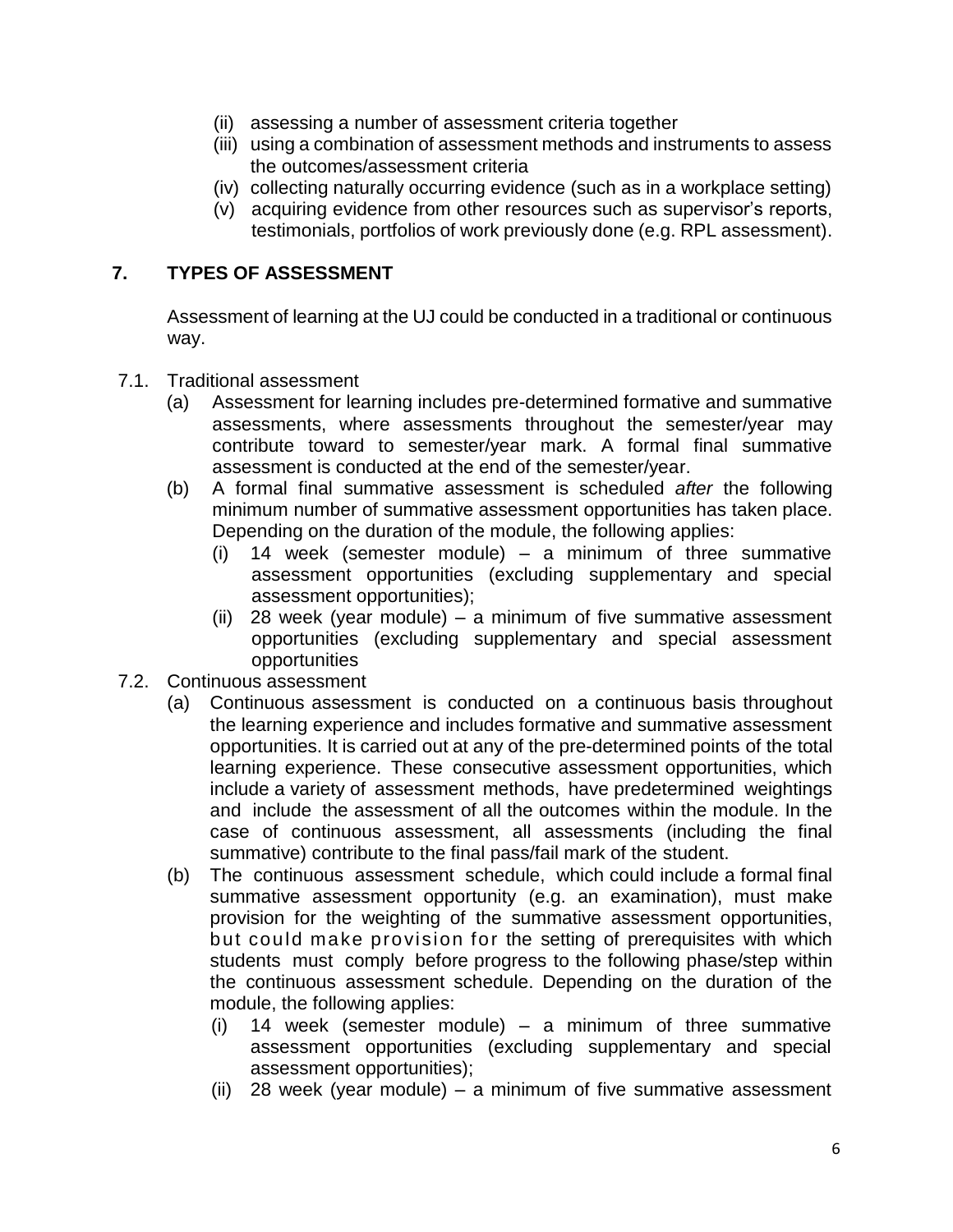opportunities (excluding supplementary and special assessment opportunities).

## **8. SPECIAL AND SUPPLEMENTARY SUMMATIVE ASSESSMENT OPPORTUNITIES**

Assessment planning includes opportunities for special and supplementary summative assessment opportunities in accordance with the Academic Regulations. Supplementary summative final marks are capped at 50%.

### **9. ASSESSMENT METHODS**

A variety of fit for purpose methods of assessment are used by the assessor/s within a module/programme to assess the student and his/her work as defined by the outcomes. The development and implementation of assessment methods are based on the principles of assessment, as well as the following:

- 9.1. Assessment methods include one or more of the following:
	- (a) observation of real or simulated tasks, e.g. practical exercises/demonstrations, role-plays, presentations, etc.
	- (b) assessment of students' work, e.g. projects, assignments, case studies, portfolios, artifacts, log books, reflective journals, take home assignments, etc.
	- (c) assessment such as oral or written questions, including short or long questions, essays, multiple-choice questions and also take home exams (i.e. a special type of open book exam where students are required to complete the exam away from the exam centre over a period of time and submit it on a specified date either in electronic or paper copy format).
- 9.2. Multiple-choice summative assessments are conducted as approved by the Faculty Board concerned, but the weight of the multiple-choice assessment, in any one module, may not exceed a maximum of twenty per cent (20%) of the final mark for exit-level modules, and not more than 50% for other modules.
- 9.3. Electronic assessment complies with all the principles and procedures as described in this policy and the Academic Regulations. In addition, the following apply:
	- (a) Staff members tasked with electronic assessment and related activities possess expertise and knowledge of the technical requirements necessary to create fair, valid and reliable electronic assessment opportunities.
	- (b) In the interest of standardisation, security and management of assessments, formal assessment opportunities are conducted, using the learning management system endorsed by the University whenever possible.
	- (c) Due diligence is exercised to ensure the appropriate security of electronic assessment materials and evidence. Assessors take advantage of security measures offered by assessment software and related tools.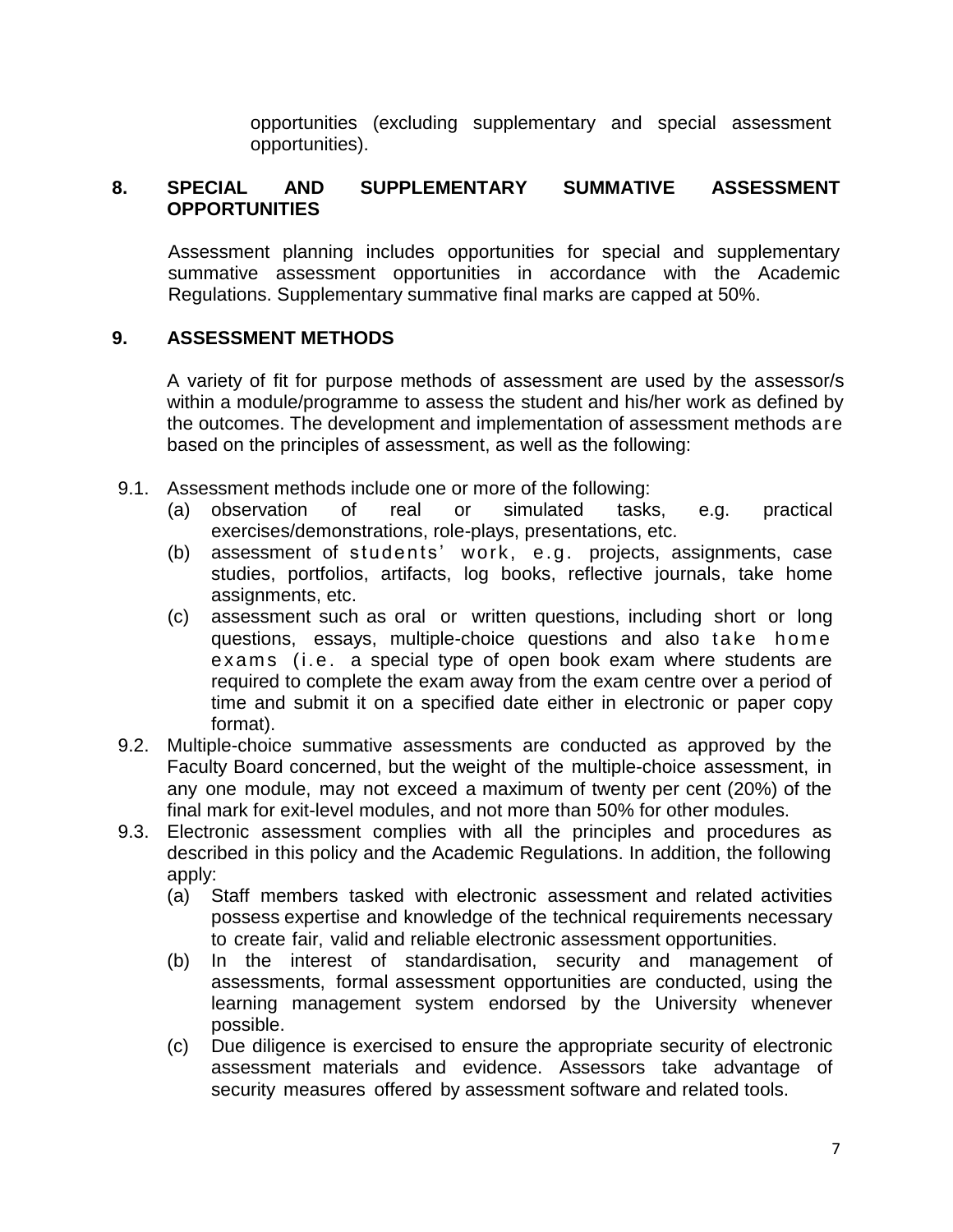- (d) Use of electronic assessment neither advantages nor disadvantages any student.
- (e) Every student is given the opportunity to become conversant in the use of an applicable electronic assessment tool before they are required to complete an electronic assessment.
- (f) Due diligence is exercised to verify the authenticity of students and their assessment evidence. Where student identity cannot be directly or securely verified, electronic assessments are part and parcel of a portfolio of evidence that is based on integrated assessment and establishes a trend of student ability.
- (g) If student evidence is annotated in an electronic medium, such annotations are clearly differentiated from student evidence.
- (h) When electronic assessments are conducted, staff is responsible for the following additional management functions, where relevant:
	- Provide sufficient information to allow workstations (on and off campus) to be suitably set up to meet the specific requirements of an assessment opportunity.
	- Provide students with a reasonable opportunity to check their access to the electronic environment and solve access problems via relevant support channels.

# **10. COMMUNICATION WITH STUDENTS**

- 10.1. Communication is required with the students before and after assessments. Different channels of communication are utilized, e.g. the learning guide, faceto-face communication and communication technology.
- 10.2. Communication *before* assessment should include:
	- (a) information on the purpose, relevant assessment criteria, dates and venues, weightings of the different assessment opportunities, mode and type of assessment, guidelines on how to answer questions, e.g. write a case study or write an open book exam, etc.
	- (b) clear guidelines on reasonable penalties for late submissions of assignments that are discussed with students and included in the learning guide.
	- (c) p rocedures for the review of assessment results.
- 10.3. Communication *after* assessment, i.e. constructive feedback (not only a grade on a list) is provided in writing or verbally throughout the learning process and should provide valuable information to the student on what, why and how performance may be improved, thereby contributing to the learning experience. Quality of dialogue in feedback is important while students should be encouraged to seek additional assistance where required
- 10.4. Constructive feedback to students includes the viewing of their marked evidence/assessment script/assignment, etc. The following have application:
	- (a) Requests for the explanation of the award of final marks in the final summative assessment opportunity must be made within 10 days after classes commenced for the second semester for first semester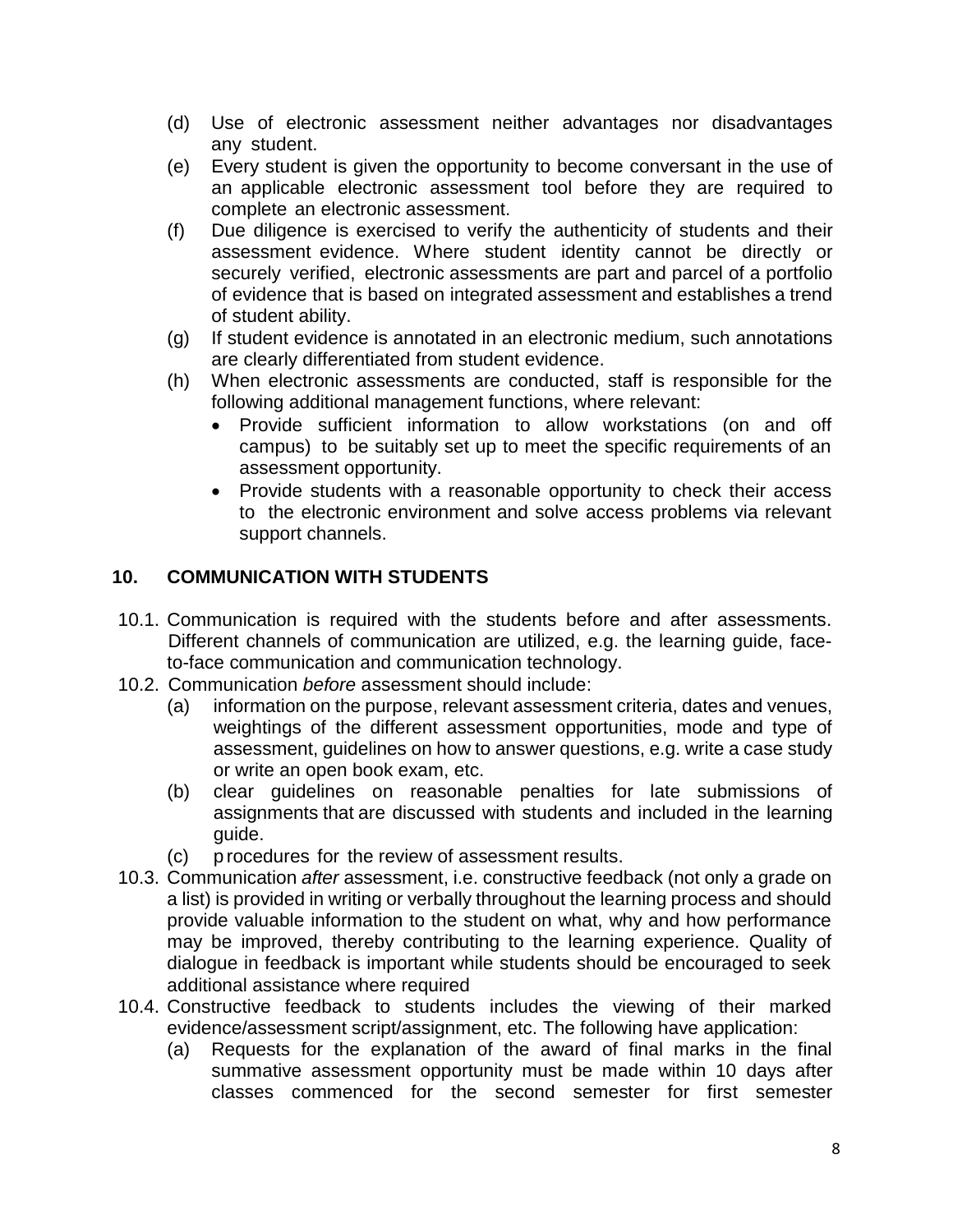assessments. In the case of a second semester assessment opportunity, requests must be made three days prior to commencement of classes the following year. No assessment material (for example, answer scripts or portfolios) or copies of it may be provided to students after such explanatory discussion, if such material would not otherwise have been returned to the student.

- (b) Exceptions (i.e. due to large student numbers and University holidays) are addressed in faculty assessment policies. Faculties and departments take the scheduling of the final assessment into account when managing this aspect.
- (c) Assessment results are confidential. An individual student's assessment results are not disclosed to fellow-students or unauthorised staff members. Class lists on notice boards do not include names of students only their student numbers and the results.

### <span id="page-12-0"></span>**11. ASSESSMENTS RELATING TO SPECIFIC CIRCUMSTANCES**

Assessment in the various assessment contexts identified below, must be conducted by taking this Assessment Policy into consideration, as well as the relevant UJ policies and/or Academic Regulations:

- 11.1. *Work integrated learning (WIL) and service learning (SL),* i.e. applied learning that intentionally seeks to integrate a student's theoretical learning with clinical and/or practical skills and/or promote civic learning and personal growth through continuous reflection (in the case of service learning, while meeting actual community needs) in an authentic environment, i.e. industry or community.
- 11.2.*Recognition of prior learning (RPL)* has reference to the comparison of previous learning and experience by a student, howsoever obtained, against the learning outcomes required for a specified qualification, and the acceptance of such learning for purposes of qualification of that which meets the requirements.
- 11.3. *Students who require exceptions to the assessment specified for the module* either for the weighting of an assessment as a contribution to the overall mark or change in the nature of the assessment must apply formally to the Dean in writing with a motivation explaining the reasons for the application. This must include supporting documentation depending on the reasons. Applications for exceptions may only be considered under the following circumstances with the appropriate supporting documentation:
	- (a) Serious medical condition or extended illness period;
	- (b) Death in the family or extended family;
	- (c) Exceptional circumstances beyond the control of the student (fire, flood, accident, etc.).

The Dean, in consultation with the relevant Head of Department, may consider this request if the appropriate supporting documents are provided and the circumstances warrant the request for an exception. An appeal of this outcome may be escalated to the Registrar.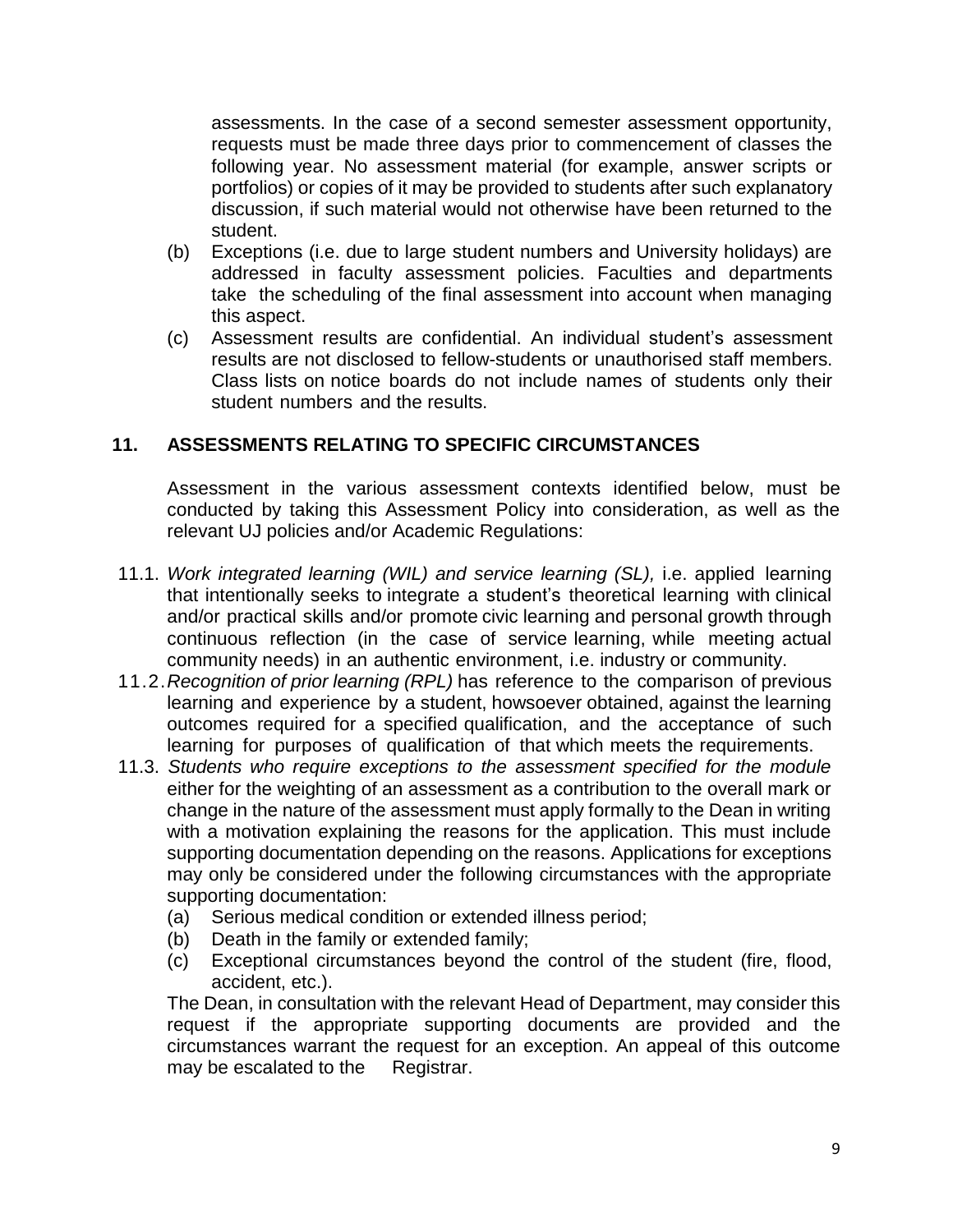- 11.4. *If a qualification and the modules therein are to be phased out*, all students registered for that qualification must be notified as close as possible to the beginning of the year that the curriculum or qualification on which they are registered will be phased out. Students should be provided with the phase out plan for the qualification depending on the year of study. The information must include the last year of offering of the qualification and modules. If replacement modules are available, then students must be informed of the rules for these modules. If pre-requisites must be changed to co-requisites, these changes must be amended in the Rules Book. In special cases, the Dean in consultation with the Head of Department, may schedule a special examination in cases where the students are unable to graduate as the module concerned has been phased out or discontinued.
- 11.5. *Electronic assessment* includes the recording, transmission, presentation and subsequent processing of students' assessment materials and evidence using computers and associated hardware.
- 11.6. *Assessment in online programmes* to occur according to the online policy framework.
- 11.7. *Students with disabilities* wishing to submit an application for special assessment conditions do so in accordance with the procedures set out in the University's Policy on People with Disabilities and Academic Regulations.

### **12. EXAMINATION CENTRES**

Examinations may be written at approved UJ examination centres. External UJ Examination Centres will comply with the required security protocols for assessment and other related policies like Invigilation and Assessment Rules.

#### <span id="page-13-0"></span>**13. THE ASSESSOR**

The assessor possesses the required expertise in the subject matter of the learning field and proficiency in the assessment process and is appointed by the faculty or division concerned (consult Appendix 1).

- 13.1. Provision is made for the appointment of chief assessors, co-assessors, assistant assessor and/or external assessors as the need arises.
- 13.2. Workplace supervisors, managers, team leaders and designated community workers can be appointed as assessors, provided that they are skilled in the assessment process and/or registered with the relevant ETQA.
- 13.3. External assessors for the assessment of Master's dissertations and doctoral theses are appointed in accordance with the University's Policy on Higher Degrees and Postgraduate Studies.

#### <span id="page-13-1"></span>**14. MODERATION**

Moderation ensures that the assessment of the achievement of the module/programme outcomes described is fair, valid and reliable and that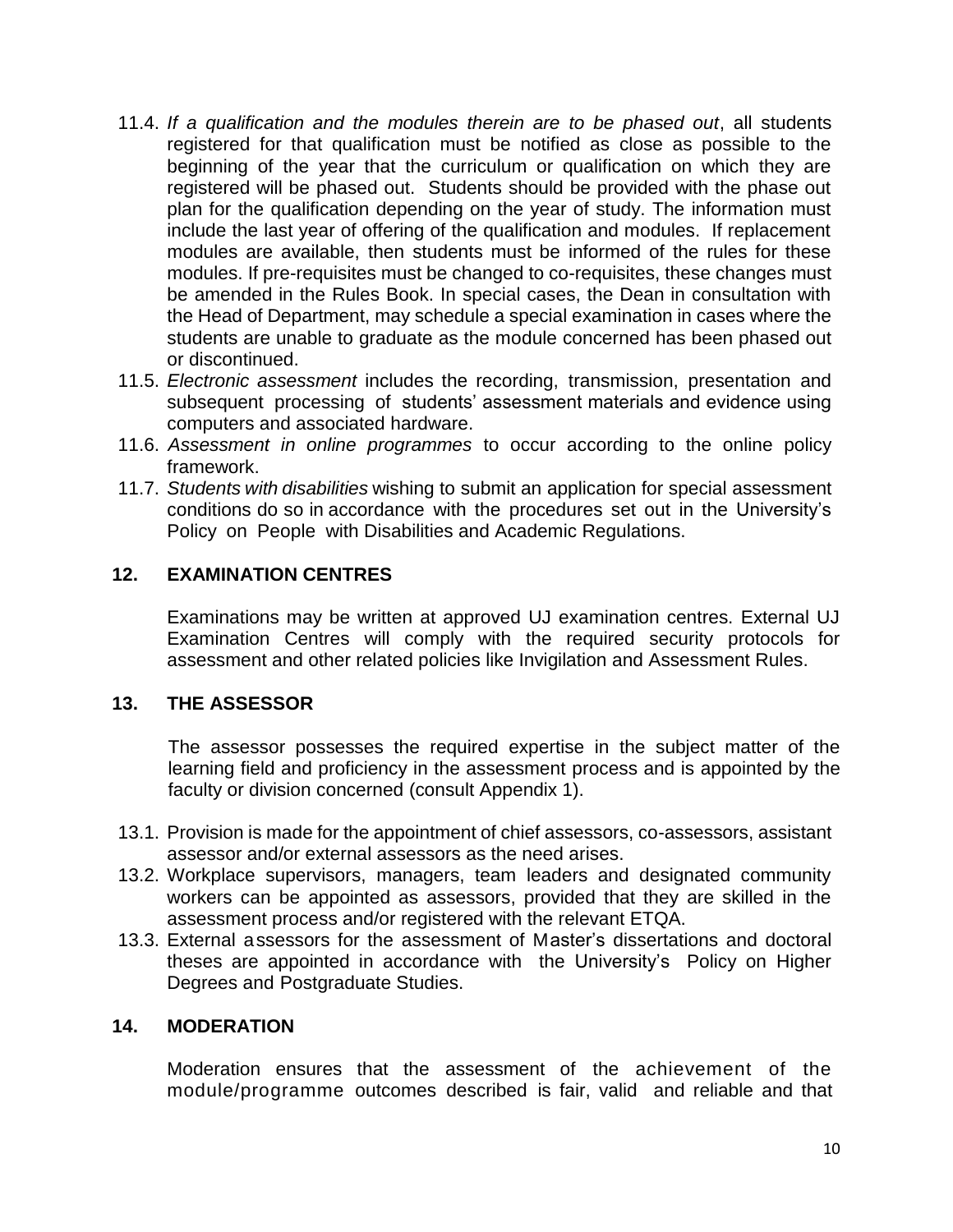<span id="page-14-1"></span>students are assessed in a consistent, accurate and well-designed manner. It is also a means of evaluating the performance of the assessor/s. Consult Appendix 1 in this regard.

- 14.1. Faculty Boards are responsible for the determination and implementation of moderation processes and procedures that ensure that all students in all academic programmes are assessed in a consistent, accurate and welldesigned manner.
- 14.2. At least one assessment opportunity (including the replacement assessment or supplementary thereof) is moderated in a 14-week or semester module. In a 28-week (year), module at least two assessment opportunities (including the special assessments or supplementary thereof) are moderated.
- 14.3. The moderated assessment opportunities are those that carry the greatest weight in the calculation of the final module mark and are determined by the assessor.
- 14.4. All relevant question papers and/or set of instructions (e.g. in the case of an assignment, portfolio, etc.) should be internally quality checked and either internally or externally moderated.
- 14.5. The last summative assessment (final examination), inclusive of supplementary and special assessments, of an exit level undergraduate module must be moderated externally.
- 14.6. All honours and coursework-based Master's modules are moderated externally.

# **15. VERIFICATION**

The monitoring of the quality of the assessment processes from verification of the correctness and accuracy of recorded marks to the receipt and analysis of all moderators' reports, the confirmation or overturning of all moderators' findings and reports to Executive Deans is performed by the assessment committees or portfolios in the faculties.

## **16. COPYRIGHT, DISHONESTY AND PLAGIARISM**

- 16.1. Materials from copyright-protected sources included in assessments adhere to statutory and other legal requirements and are handled in accordance with DALRO principles.
- 16.2. Evidence of dishonesty and/or plagiarism is handled in accordance with University and/ or Faculty Rules and Regulations.

#### <span id="page-14-0"></span>**17. APPLICATION FOR A REVIEW OF FINAL SUMMATIVE ASSESSMENT**

A student may apply to the assessor responsible for the allocation of the final summative module for an explanation of the mark and a possible remark, in accordance with the University's Academic Regulations related to appeals.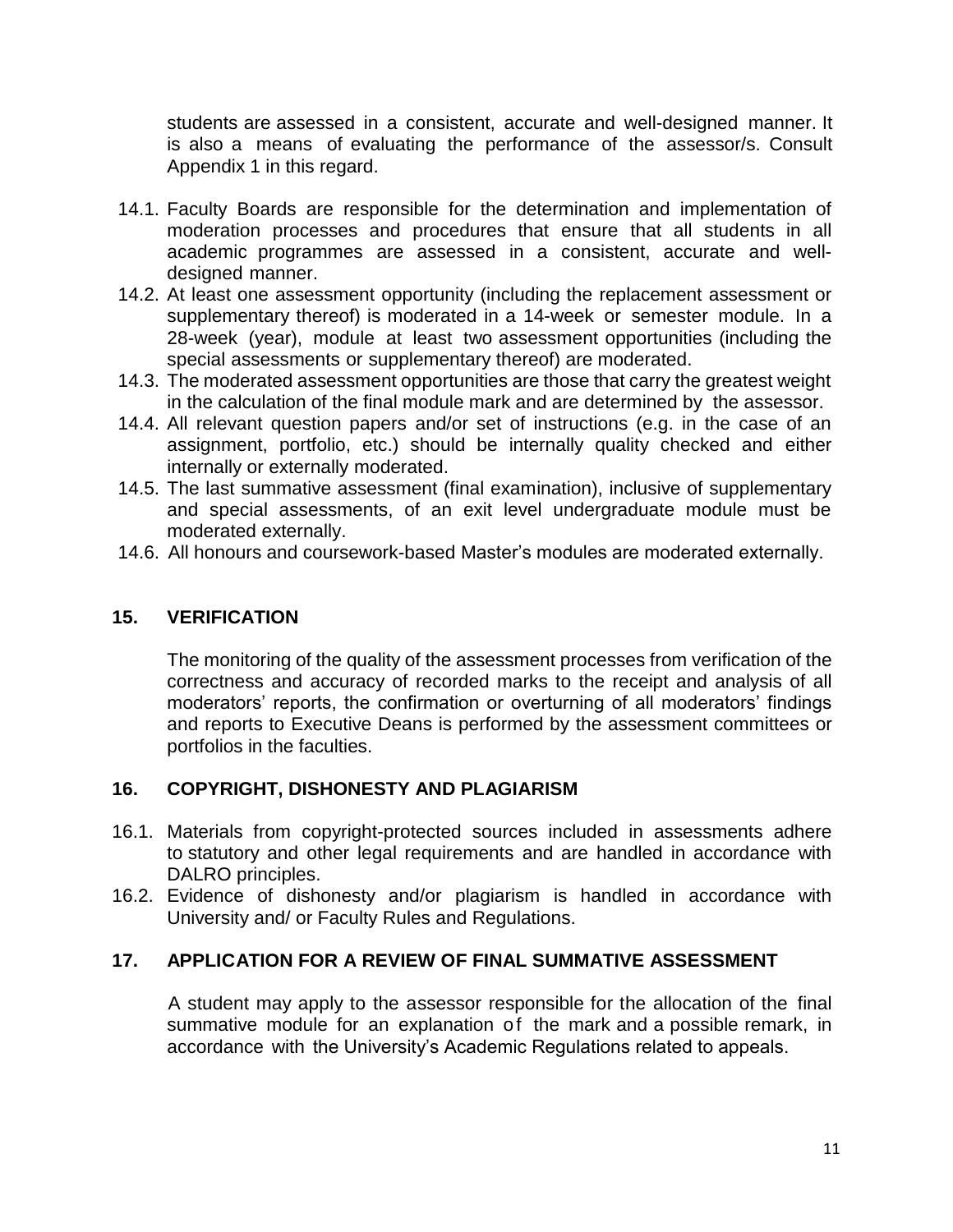## <span id="page-15-2"></span>**18. FACULTY ASSESSMENT POLICIES**

Faculties may develop faculty-specific assessment policies in line with the University's Assessment Policy and approved by Faculty Board and Senate. Faculty assessment policies are:

- (a) developed within the unique context of the faculty concerned;
- (b) aligned at faculty level to avoid contradictions between different faculty policies
- (c) communicated to all students in the faculty and all students should have access to the Faculty Assessment Policy;
- (d) managed at lecturer/assessor, departmental and faculty levels (see Appendix 1).

# <span id="page-15-0"></span>**19. QUALITY MANAGEMENT OF ASSESSMENT**

Faculties take full responsibility for the quality management of assessment (consult appendices 1 and 2) and include:

- (a) The management of security in accordance with the University's security business rules in this regard.
- (b) The relevant faculty quality management structures for assessment are responsible for the development of a faculty-specific assessment policy and the implementation of the policy (including the necessary support structures and mechanisms, the communication to lecturers and students, etc.).
- (c) Verification of the accuracy of assessment results is conducted by means of a formalised faculty auditing system, as determined by the Audit Committee of Council.
- (d) Regular programme reviews by external review panels address assessment from assessment as part of learning to assessment practices, staff responsible for assessment, moderation and the assessment system.

## <span id="page-15-1"></span>**20. PUBLICATION AND REVIEW**

- 20.1. The Registrar delegates the responsibility to the Central Academic Administration for inclusion of the policy in the University policy databases and makes it available on the University intranet.
- 20.2. On Senate approval of the Assessment Policy, the faculties are responsible for the communication of the policy to students and employees and for making opportunities available to employees to develop assessment competences where relevant.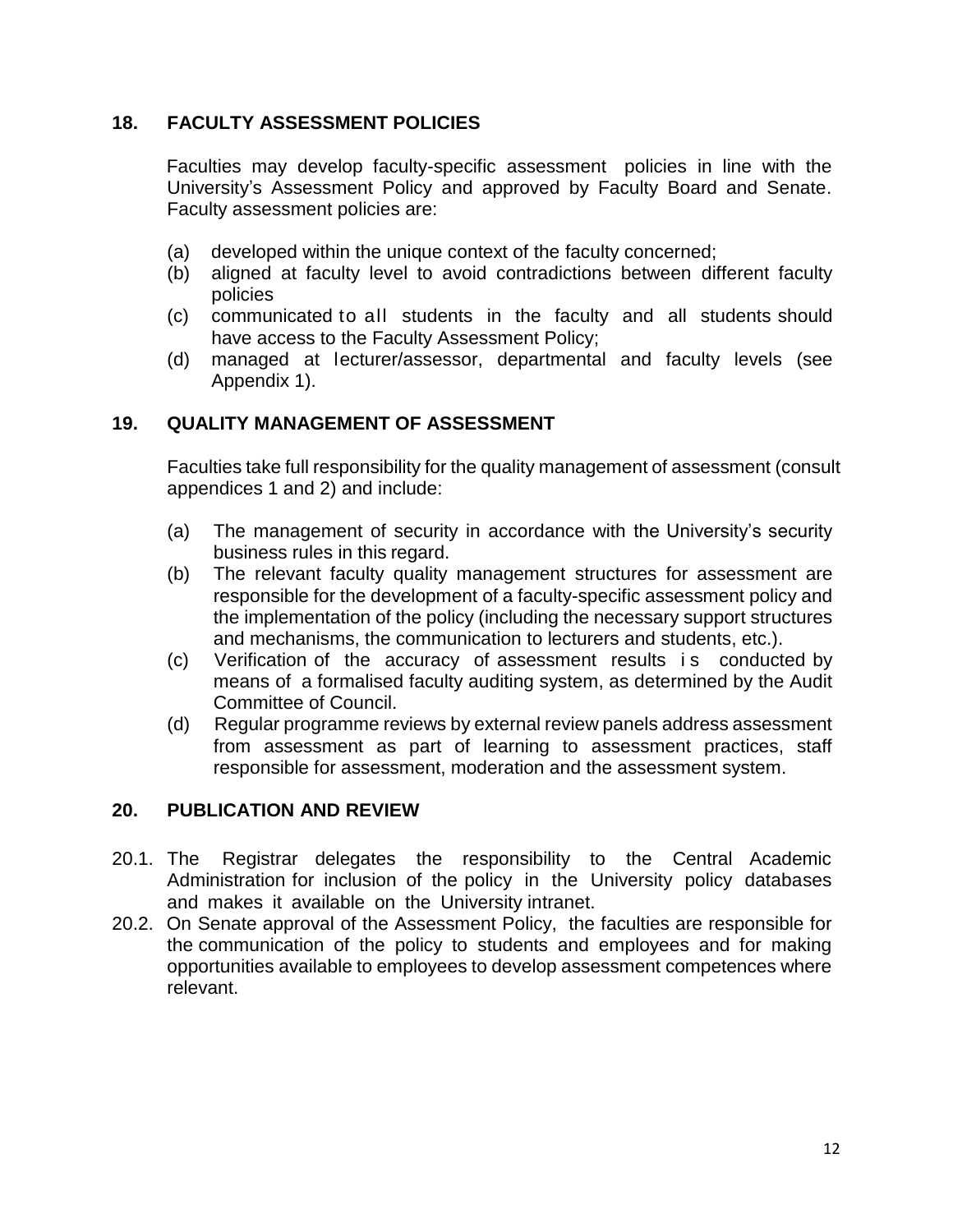# **21. REVIEW OF THE POLICY**

Regular review of the policy is conducted in consultation with the relevant quality assurance structures at faculty and institutional level (i.e. the STLC) and under the auspices of the official custodian of this policy, namely the DVC: Academic.

---oOo---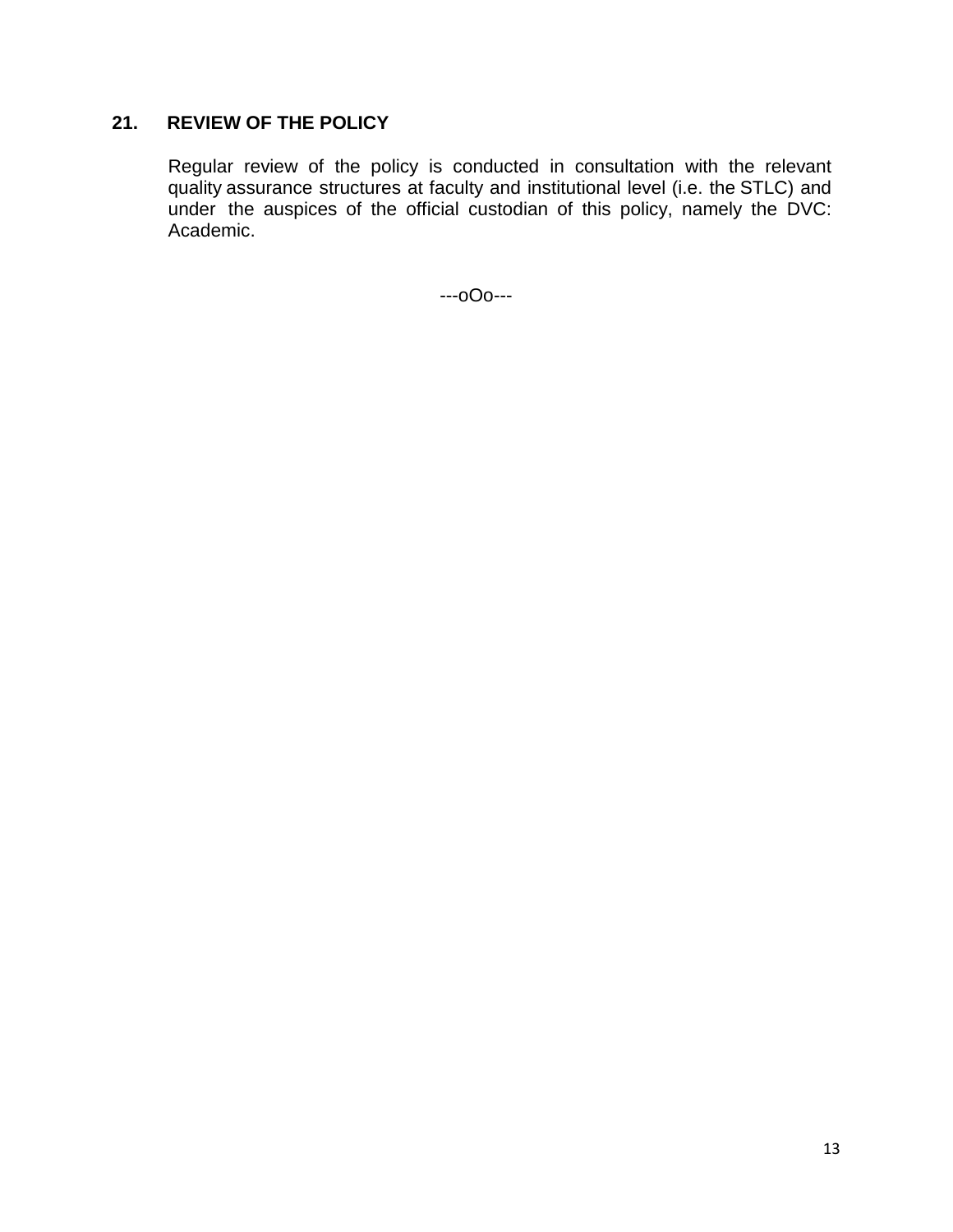# **PROCEDURAL GUIDELINES FOR ASSESSMENT AT FACULTY LEVEL**

The implementation of assessment is a faculty-specific responsibility. The following are addressed in the faculty-assessment policies:

### **1. APPOINTMENT OF ASSESSORS AND MODERATORS**

Assessors and moderators are nominated by the department, endorsed by the Head of department or the Executive Dean, approved by the relevant Faculty Board. External assessors and moderators are remunerated according to the relevant University policy. Appointments of external assessors are made in accordance with set criteria laid down in faculty procedures.

### **2. THE ASSESSOR**

- 2.1 The assessor (usually the academic staff member responsible for facilitating learning within a specific module) is responsible for:
	- (a) planning, designing and implementing the assessment;
	- (b) communicating the assessment requirements to students;
	- (c) marking and judging student achievement in accordance with the required outcomes;
	- (d) providing constructive feedback to the students;
	- (e) recording results in accordance with this policy;
	- (f) participating in the moderation process.
- 2.2 Faculties set criteria for the appointment of all categories of assessors and their associated responsibilities, establish mechanisms for the supervision of assistant assessors and have procedures in place for ratification by the relevant assessment structures in the faculty.

#### **3. RESPONSIBILITIES OF ASSESSORS**

- 3.1 Assessors are responsible for:
	- (a) familiarising themselves with the outcomes and assessment criteria of the module they will be assessing;
	- (b) consulting with co-assessors, moderators etc.
	- (c) planning the assessment and making decisions about the assessment methods, assessment instruments, activities, type and amount of evidence required:
	- (d) ensuring that the assessment workload is realistic and fair to the student and assessor in terms of the outcomes, time allocated and the number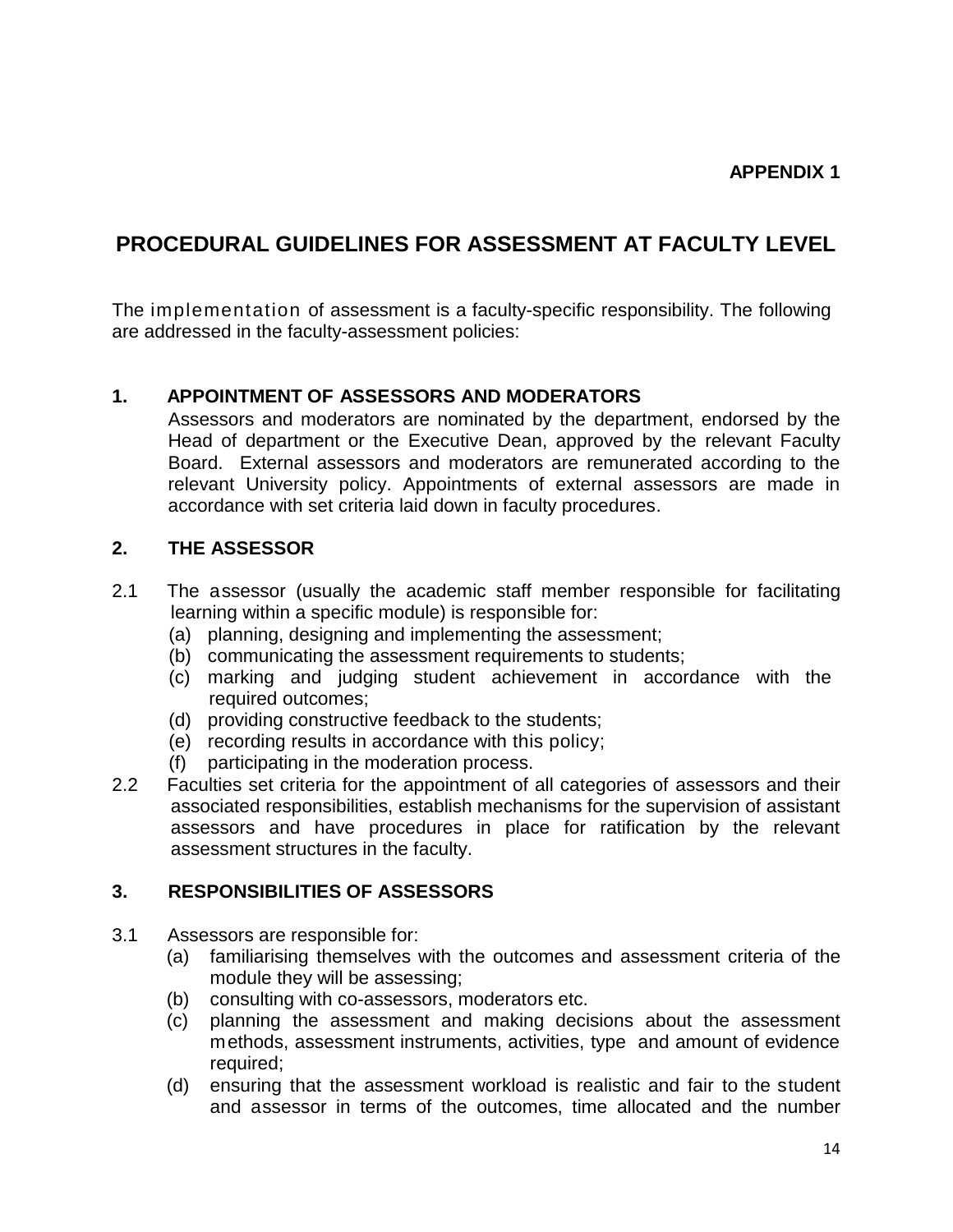of assessments per module;

- (e) ensuring a 'good fit' between the purpose of the assessment method selected and the purpose of the assessment;
- (f) ensuring that the assessment method enables students to demonstrate an understanding of the underpinning theory, apply this knowledge in a particular context, reflect on their performance and, where relevant, demonstrate that integrated learning has occurred;
- (g) ensuring that the evidence is sufficient and appropriate, relates to the current competence of the students and meets all the criteria that must be collected;
- (h) ensuring that the evidence is the student's own work and, in the case of group work, that he/she has made a fair, or the required contribution to the end-result;
- (i) conducting the assessment, collecting evidence, making a judgment based on a relevant memorandum/assessment marking guide about the evidence relating to the assessment criteria and providing constructive feedback to the student with regard to the assessment decision;
- (j) ensuring a reliable and credible distribution of assessment questions, tasks, projects, etc. across all corresponding previous summative assessment opportunities (e.g. semester, year, supplementary, special) by establishing that no more than 25% of the questions asked or tasks/projects required in such previous assessments are repeated in the current assessment opportunity, unless special permission to do so is granted by the relevant Executive Dean;
- (k) controlling that the name of the assessor is indicated on the cover page of all assessments/individual project mark allocation sheets.
- 3.2 The following conditions apply to the use of assistant assessors (marking assistants) in summative assessment:
	- (a) It is essential that continual coordination and support be provided by the assessor to the assistant assessor.
	- (b) Assistant assessors may assess only if the assessor has provided them with sufficient guidance regarding their specific assessment task (including suitable training in constructive feedback).
	- (c) If an assistant assessor has not yet successfully completed the relevant programme e.g. has not yet graduated), such student may only be chosen by the assessor as an assistant assessor on condition that he/she has exceptional academic merit in the relevant module. In the case where a student is used as an assistant assessor the student must have completed the degree in which the module resides – to be approved by the dean in exceptional cases.
	- (d) The assessor must continually moderate a minimum of 10% of the marking of every assistant assessor. This must occur continually and not only at the beginning or the end of all the marking.
	- (e) Provide an assistant assessor with adequate support. The assessor must assess at least 5% or a minimum of 25 of the evidence him-/herself before an assistant assessor begins to mark.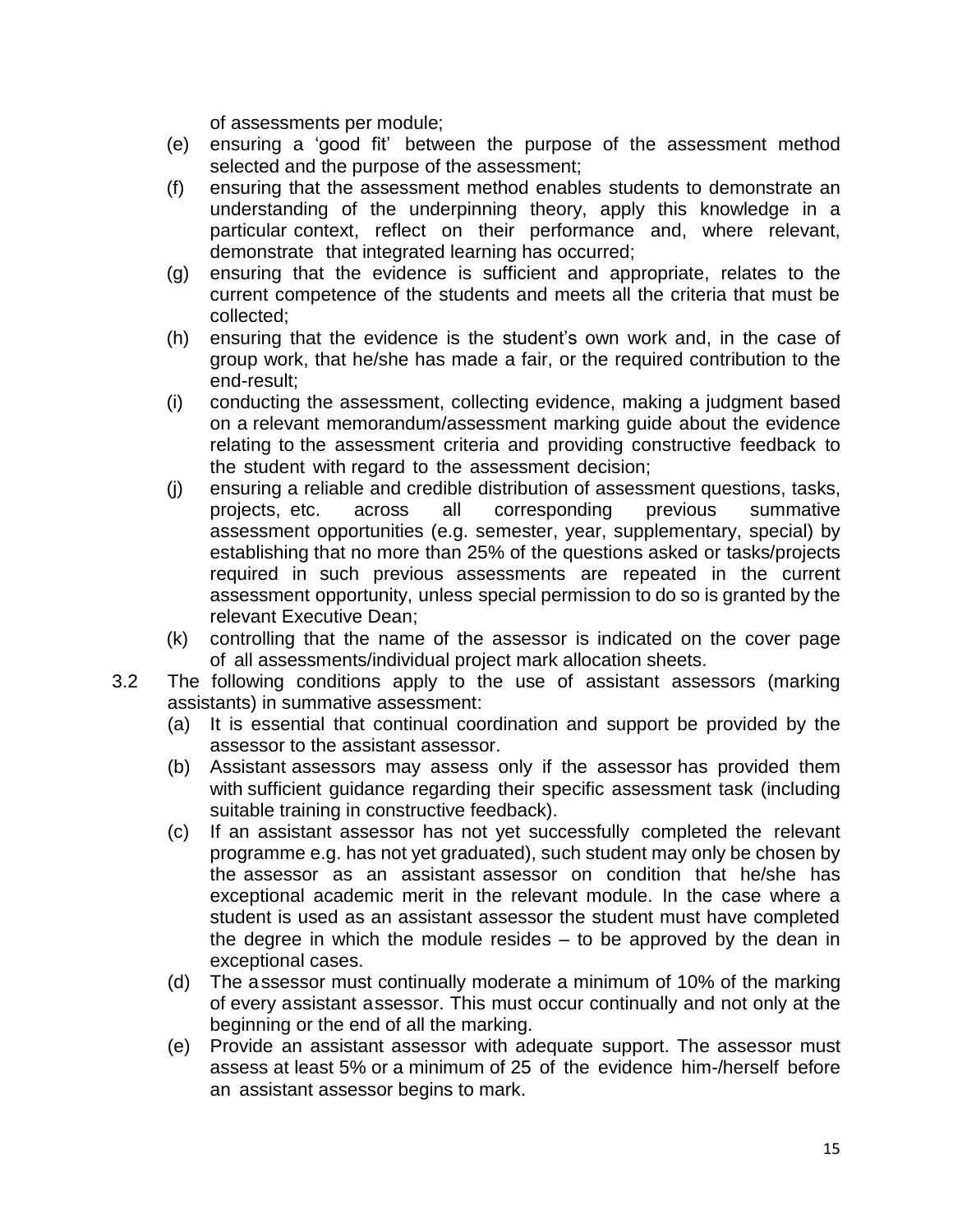# **4. THE RESPONSIBILITIES OF MODERATORS**

Moderators have to ensure that students are assessed in a consistent, accurate and well-designed manner. A distinction is made between internal and external moderators in that an external moderator is a subject-field expert who is not a member of the University and is officially appointed by the University to facilitate the external moderation of a module. Moderation must comply with the following requirements:

- 4.1 A moderator ensures that:
	- (a) the assessment practice and plan of a module or programme, which includes assessment outcomes, criteria, methods and instruments, meets institutional and national requirements;
	- (b) the memorandum has been used fairly and accurately by the assessor in the assessment of student evidence. A moderator must clearly, by means of annotations, indicate which student evidence was moderated;
	- (c) student evidence is signed by the moderator unless precluded from doing so by the type of evidence and/or materials used. The fact is noted on every individual project mark allocation sheet that is signed by the moderator;
	- (d) a comprehensive report on the standard of the assessment and on the assessor's treatment of student evidence is submitted on completion of the moderation of an assessment.
- 4.2 The external moderator:
	- (a) ensures that two or more providers delivering programmes for the same qualification (or unit standard) are assessing consistently to the same standard and in a well- designed appropriate manner;
	- (b) judges whether the assessors are appropriately qualified, experienced and competent in assessment practices;
	- (c) determines the appropriateness of the chosen assessment methods;
	- (d) ensures, through sampling, monitoring and observing (whichever is appropriate), that the assessment processes and the students' evidence are adequate to ensure consistency, fairness, validity and reliability;
	- (e) submits, on completion of the moderation of an assessment, a comprehensive report on the standard of assessment and on the assessor's treatment of student evidence.

# **5. THE MODERATION PROCESS**

- 5.1 Moderation adheres to the following requirements:
	- (a) The assessor communicates with the moderator as to how the module was planned where applicable) and/or the assessment thereof.
	- (b) The assessment, memorandum/assessment marking guide, learning guide, and if requested a copy of the textbook used for the module and a blank copy of the moderator's report is made available to the moderator.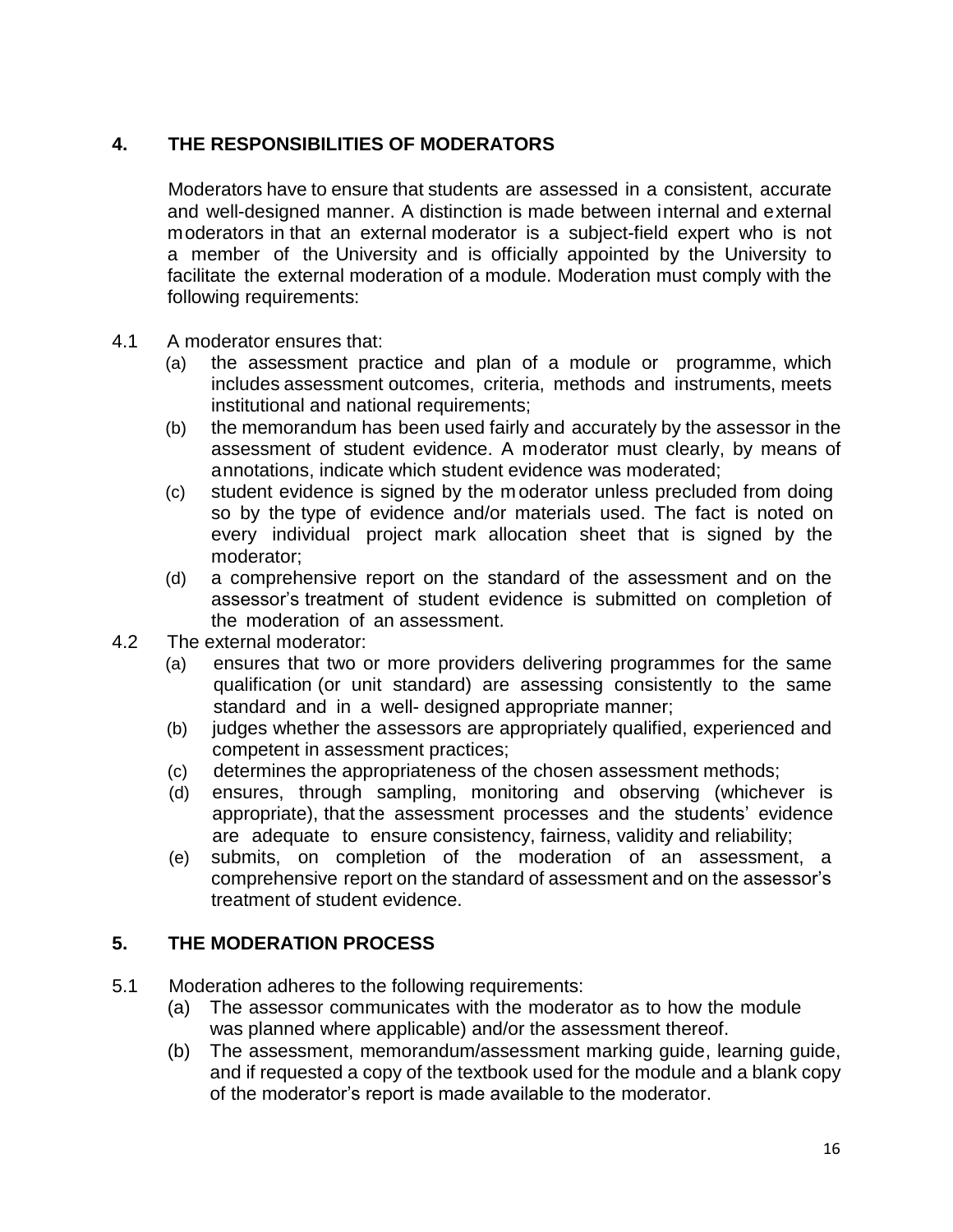- (c) A sample of at least 30 marked scripts must be submitted for moderation. If there are fewer than 30 scripts in total, then all the scripts must be submitted for moderation.
- (d) After completion of the assessment, the assessor is required to make available to the moderator a report that addresses any problems experienced with the marking and/or any other information relevant to the student's evidence and the moderation process.
- (e) If the assessor and moderator cannot agree on proposed changes to an assessment, the matter is referred to the head of department concerned, who, after discussion with the parties involved, will make the final decision.
- (f) All exit-level and course-work postgraduate modules are moderated externally.
- (g) External moderators' reports are submitted to the assessor, the head of department and the faculty assessment committee (or equivalent).
- (h) The faculty assessment committee (or equivalent) has a quality assurance function and should analyse moderators' reports to identify trends, inform relevant role players to improve assessment practices, develop staff's assessment skills, etc.

---oOo---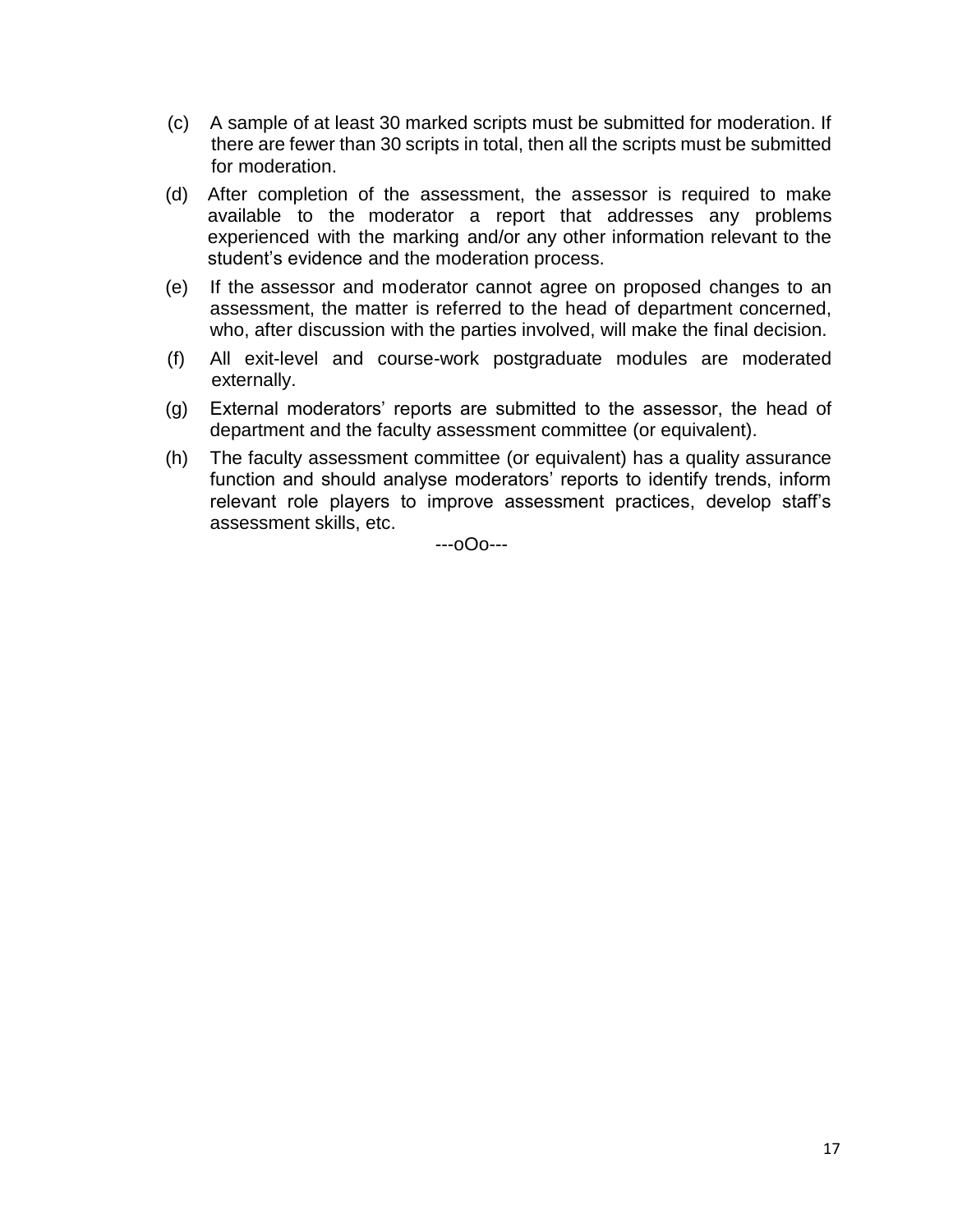# **MANAGEMENT OF ASSESSMENT RESULTS**

The management of assessment results is a faculty-specific responsibility. The following are addressed in the faculty assessment policies:

#### **1. VERIFICATION OF RESULTS OF FINAL ASSESSMENTS OR ANY ASSESSMENT NOT RETURNED TO STUDENTS**

- 1.1 Verification of results is a very important part of quality assurance processes and practices, as evidence is not returned to the student. The accuracy, reliability and recording of marks are identified by audit practices as a risk.
- 1.2 Verification includes the verification of the correctness and accuracy of the recorded marks, the receipt and analyses of all moderators' reports, the confirmation or overruling of moderation findings and the report to Executive Deans.
- 1.3 Verification of University Certificates is conducted in accordance with the processes and procedures as stipulated in the Academic Certification Policy.
- 1.4 Security measures are applied in accordance with the stipulations of the Academic Certification Policy and associated procedures and the CAA retention schedule.

#### **2. FINALISING OF RESULTS: VERIFICATION OF FINAL ASSESSMENT OPPORTUNITY RESULTS**

This section distinguishes between final assessments of traditional summative assessments (examinations), as well as continuous summative (i.e. not traditional) assessments that are not returned to students and which contribute to the final mark as per the specific faculty regulation/s approved by Senate and contained in the Faculty Rules and Regulations.

The MAMS (Management of Assessment Marks system) is the official UJ system that must be used to capture all marks.

- 2.1 The assessor is responsible for managing the final assessment, its moderation and the related marking process. It is the assessor's responsibility to reconcile the number of students in the assessment venue with the number of scripts as per the invigilators' reports and to document this reconciliation once the students have completed the assessment.
- 2.2 A final assessment of a *traditional assessment* (e.g. an examination) where more than one assessor is involved in the process, the assessor is responsible for ensuring that each assessment has been assessed by an experienced/competent assessor.
- 2.3 A final assessment of a *continuous summative assessment,* the assessor is responsible for ensuring that each assessment has been assessed by an experienced/competent assessor.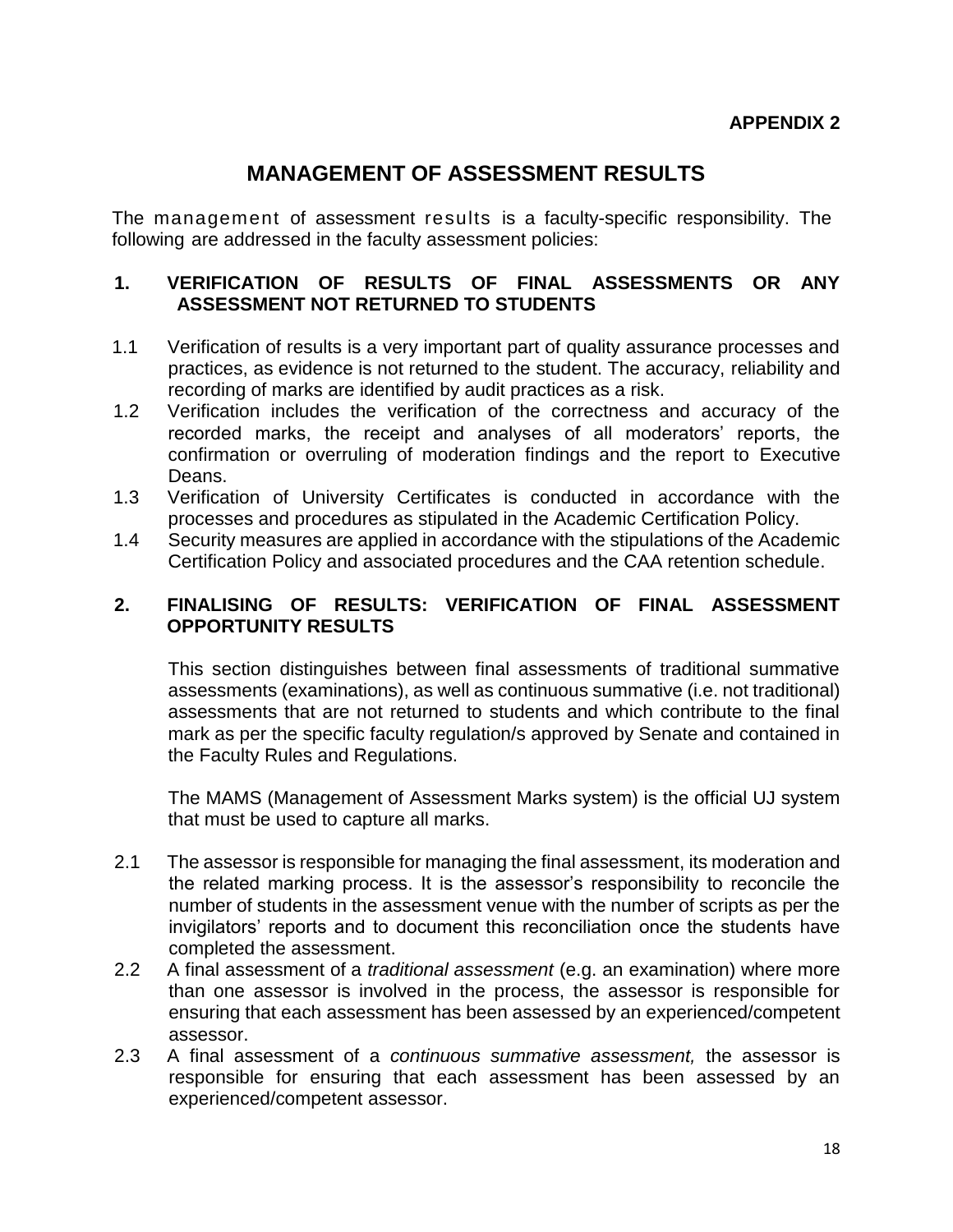- 2.4 Once the marking process is complete, the assessor is responsible for ensuring that:
	- (a) Results are captured on the mark sheet;
	- (b) Marks awarded for each question or assessment activity are reconciled with the total marks awarded for the question paper or activity/activities, and
	- (c) The total marks awarded for the question paper or activity/activities are reconciled with the mark sheet.
- 2.5 The assessor is responsible for finalising the marking, verification and moderation process within ten calendar days of the date of the assessment opportunity.
- 2.6 In a final assessment of a *traditional summative assessment* (e.g. an examination), it is the responsibility of the assessor to produce exception reports, investigate the variances and adjust the marks accordingly, as approved by Senate for borderline students, i.e. any students with:
	- (a) final marks of 38% or 39%;
	- (b) final marks of 73% or 74% of undergraduate and postgraduate students, excluding such coursework-based master's results;
	- (c) last assessment opportunity marks of 38% or 39% with a final mark of 50% or more;
	- (d) module mark of at least 60% but failed the module;
	- (e) 15% variance between module mark and final summative assessment mark and
	- (f) any other exception (i.e. exception reports) as approved by Senate.
- 2.7 In a final assessment of a *continuous summative assessment,* it is the responsibility of the assessor to produce exception reports, investigate the variances and use discretion in the adjustment of the marks, as approved by Senate for border-line students, i.e. any students with:
	- (a) final marks of 48% or 49%;
	- (b) final marks of 73% or 74% of undergraduate and postgraduate students (levels 8 and 9), excluding such coursework-based Master's results;
	- (c) any other exception (i.e. exception reports) as approved by Senate.
- 2.8 With regards to final assessment marks for undergraduate and honours programmes and for module assessments in coursework-based master's programmes, the Heads of Faculty Administration and/or a designated faculty officer may round off the final mark upwards for the purpose of capturing such mark on the Student Data System, providing only that the decimal point is 0,5% or higher.
- 2.9 In respect of the final mark of a coursework-based master's candidate, the final mark may be rounded off upwards for the purpose of capturing such mark on the ITS Student Data System, providing only that the decimal point is 0,5% or higher.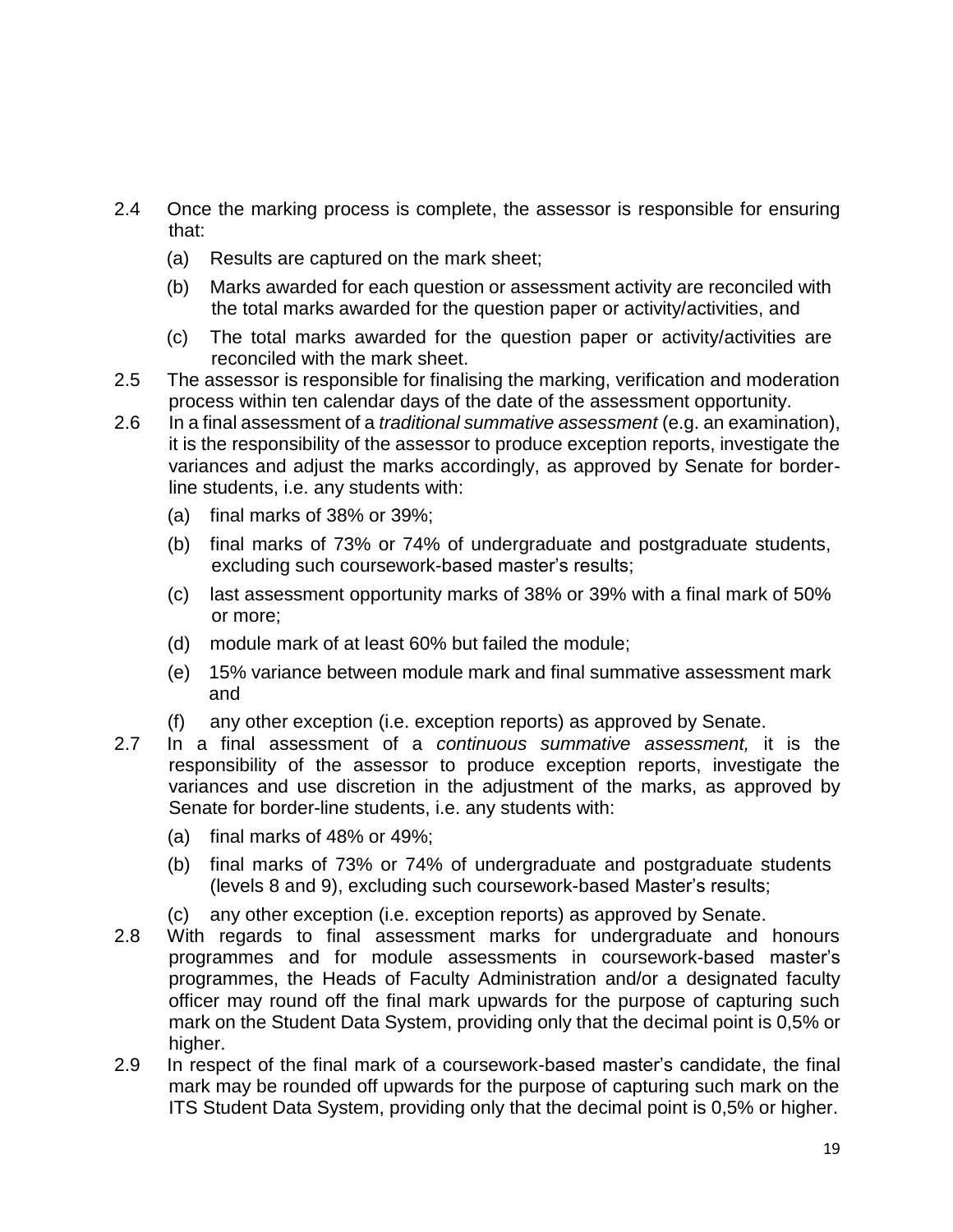- 2.10 Heads of Departments are accountable for the verification process and may delegate the work accordingly.
- 2.11 The Faculty Departments are responsible for retaining all documentation related to the examination/assessment and verification process as evidence for quality assurance purposes.
- 2.12 The department is responsible for the safe keeping of the examination scripts/attendance slips for a period as specified in the CAA Retention of Documents.

# **3. INTERNAL AUDITING STRATEGY**

- 3.1 An internal auditing process that ensures an accurate and reliable reflection of assessment marks obtained by students is initiated by faculty assessment committees or portfolios, on an annual basis, in accordance with Council audit requirements.
- 3.2 Each faculty develops an internal auditing strategy. The strategy, as approved by the faculty board concerned, addresses, on a five-year rotational cycle, the modules/qualifications scheduled for internal auditing.
- 3.3 The internal auditing function is performed by assessment committees or portfolios in the faculties. A report on the auditing process is tabled at the Faculty Quality Committee.
- 3.4 Executive Deans are accountable for the implementation and monitoring of the respective faculty internal auditing processes and procedures.

## **4. FACULTY ADMINISTRATION AND CENTRAL ACADEMIC ADMINISTRATION**

- 4.1 The Head of Faculty Administration is responsible for the administration of marks and results.
- 4.2 Heads of Departments approve and counter-sign final mark sheets, as signed by the relevant parties, for submission to the faculty assessment committee (or equivalent).
- 4.3 The Faculty Assessment Committee is responsible for the final approval of marks and amendments to marks and results, after which the results are officially released. Processes and procedures are contained in Appendix 1 of this policy.
- 4.4 Documents pertaining to final assessments, e.g. final signed assessment opportunity mark sheets and global statements, are stored in accordance with the requirements of the CAA retention schedule.
- 4.5 Faculties are responsible for the safe keeping of documents.
- 4.6 Central Academic Administration is responsible for monitoring the amendments of final results. The Head of Faculty Administration is responsible for filing documentation supporting such amendments.
- 4.7 Assessments, memoranda/assessment-marking guides and student's evidence are managed as follows:
	- (a) Mechanisms and procedures that ensure strict confidentiality, the safeguarding and security of assessments, including electronic assessment, as well as access during the marking process, are implemented and monitored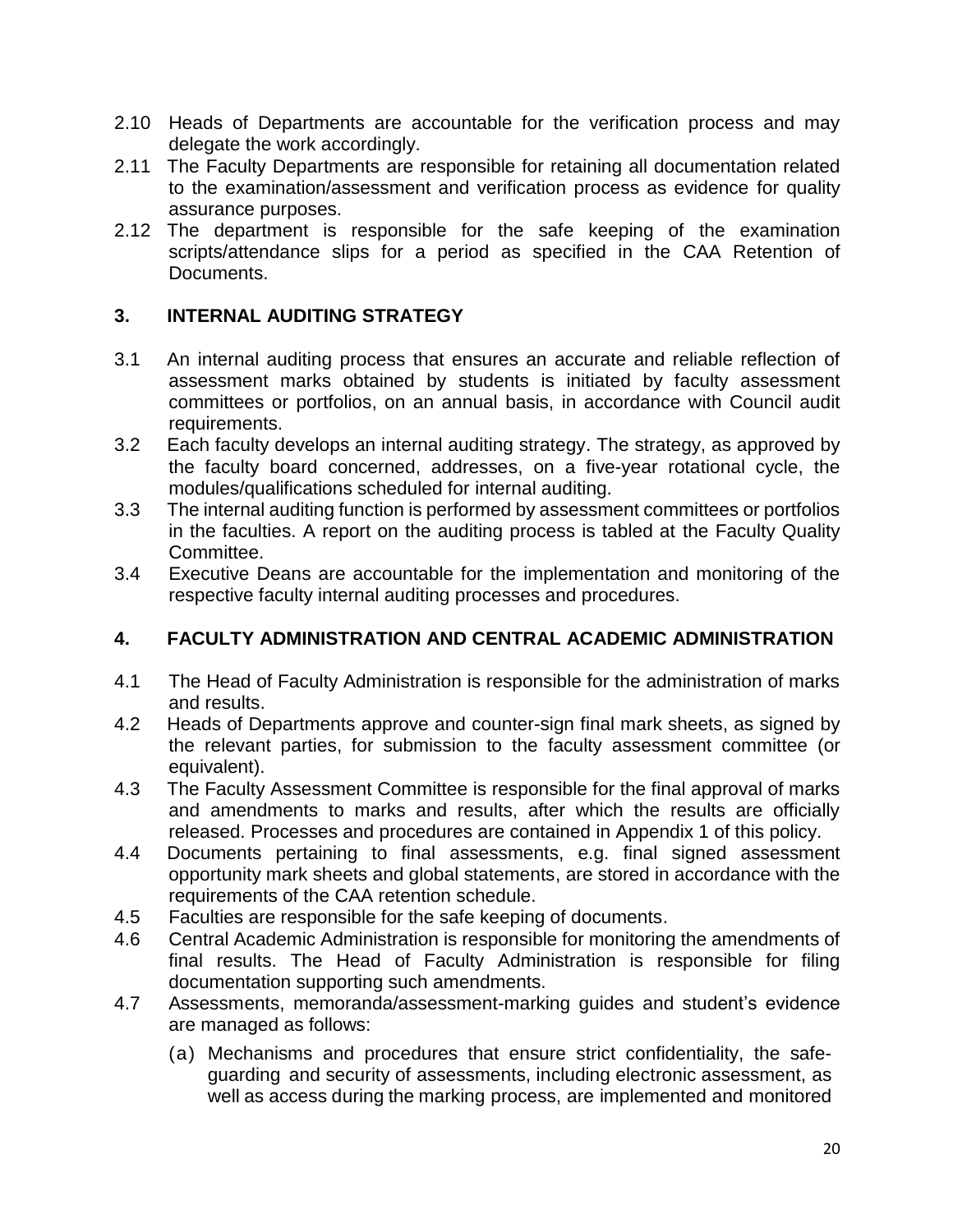in accordance with requirements of the University's Academic Certification Policy and the requirements of this Policy (see Appendix 2).

- (b) All persons involved in assessment (from assessors to staff responsible for the recording of assessment results) sign a security protocol annually, at the start of the year, stating that they will treat all assessment results as confidential.
- (c) A system for the storage of students' evidence (hard and/or electronic copies) is made available.

# **5. APPLICATIONS FOR THE REVIEW OF FINAL SUMMATIVE ASSESSMENTS**

- 5.1 Students may view their assessment in discussion with the assessor as specified in the UJ academic regulations.
- 5.2 No assessment material (e.g. scripts or portfolios) or copies thereof are provided to the student after the explanatory discussion if such material is not otherwise returned to the student.
- 5.3 Students may apply for a remark of the final summative assessment for which a fee, as determined by the University, is payable in accordance with the appeals process as stipulated in the Academic Regulations.
- 5.4 The Executive Dean may, at his/her discretion, decide to appoint an external arbitrator to re-asses the final and/or last summative assessment. The decision by the Executive Dean is final.
- 5.5 A fee, as determined by the University, is payable for the assessment by arbitration. The fee is refunded if the result is altered by the arbitrator from a fail to a pass or from a pass without distinction to a pass with distinction. In all other cases, the fee is forfeited to the University.

---oOo---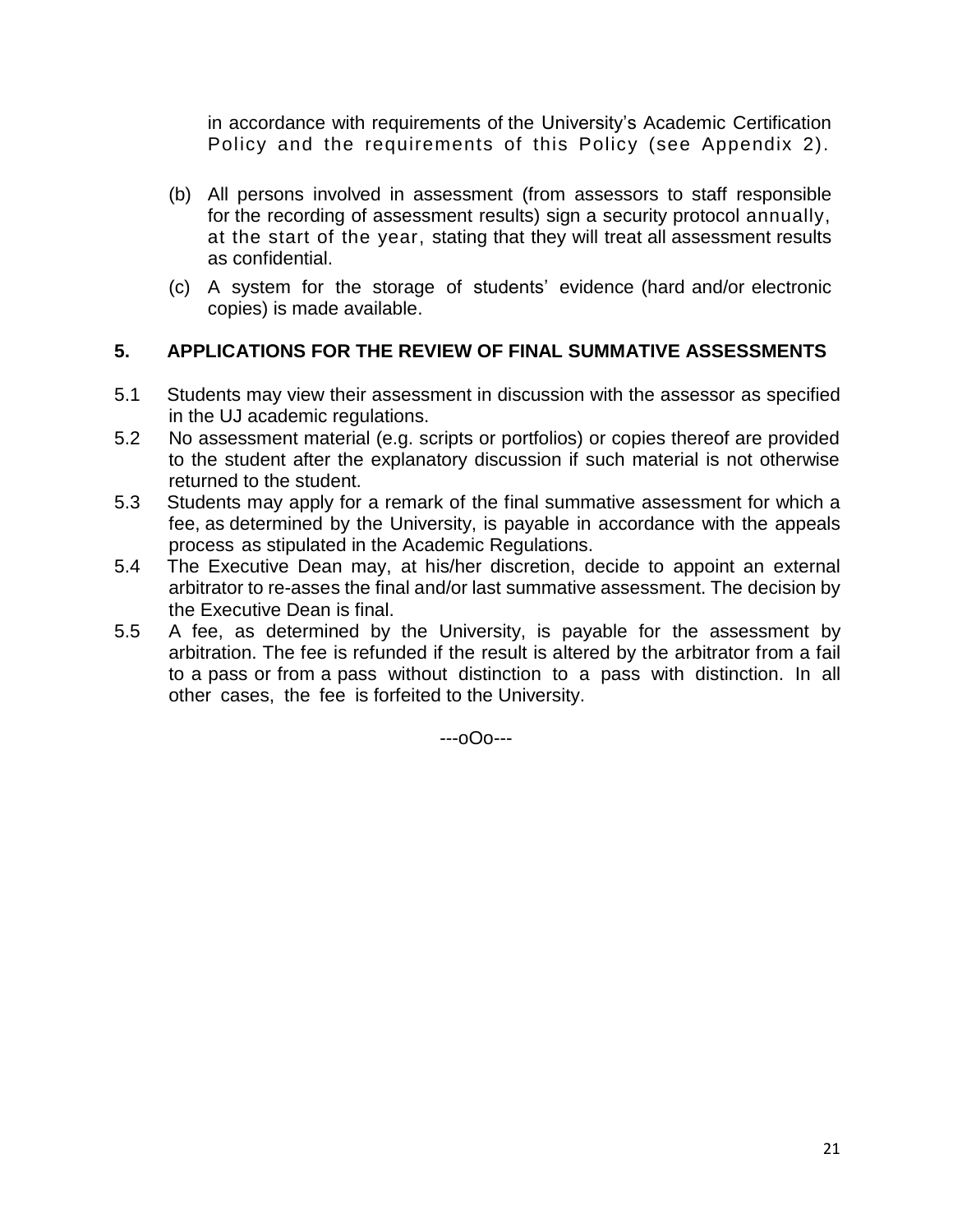# **RULES OF ASSESSMENT AND INVIGILATION**

#### **1. PREAMBLE**

Integral to the University of Johannesburg's commitment to excellence is the provision of a set of regulations that ensures thorough security and limits breaches of rules in assessment and final assessment arrangements, as well as in the invigilation requirements in compliance with the principles of sound corporate governance, while at the same time being as fair as possible to employees and students.

#### **2. PURPOSE**

The purpose of this set of rules is to:

- 2.1 establish a clear set of rules that addresses security risks regarding the setting, printing, handling, transport and storage of assessment and/or final assessment papers;
- 2.2 provide directives regarding the alteration of assessment and final assessment opportunity marks;
- 2.3 provide directives concerning access control and the use of electronic devices at final assessment opportunity venues;
- 2.4 establish provisions regarding invigilation for final assessment opportunities;
- 2.5 provide rules that govern the committing of offences and/or transgressions of assessment and/or final assessment regulations by students during such assessment processes;
- 2.6 integrate and align the relevant rules and regulations across all faculties, responsible academic support divisions and campuses.

#### **3. SECURITY MEASURES PRIOR TO ASSESSMENT AND FINAL ASSESSMENT OPPORTUNITIES**

- 3.1 Computer passwords should be utilised during the setting of assessment papers.
- 3.2 Electronic copies of assessment papers must be password protected.
- 3.3 No student may enter the office of a lecturer whilst he/she is in the process of setting assessment papers unless these papers are secured.
- 3.4 Lecturers' offices should be locked at all times when the lecturer is out of office during the setting of assessment papers.
- 3.5 All draft hard copies of assessment papers must immediately be destroyed.
- 3.6 Once set and moderated, assessment and final assessment question papers are saved on discs or memory sticks that are stored and locked in a fire- and waterproof safe (i.e. assessment and final assessment question papers are not stored on the hard discs of computers).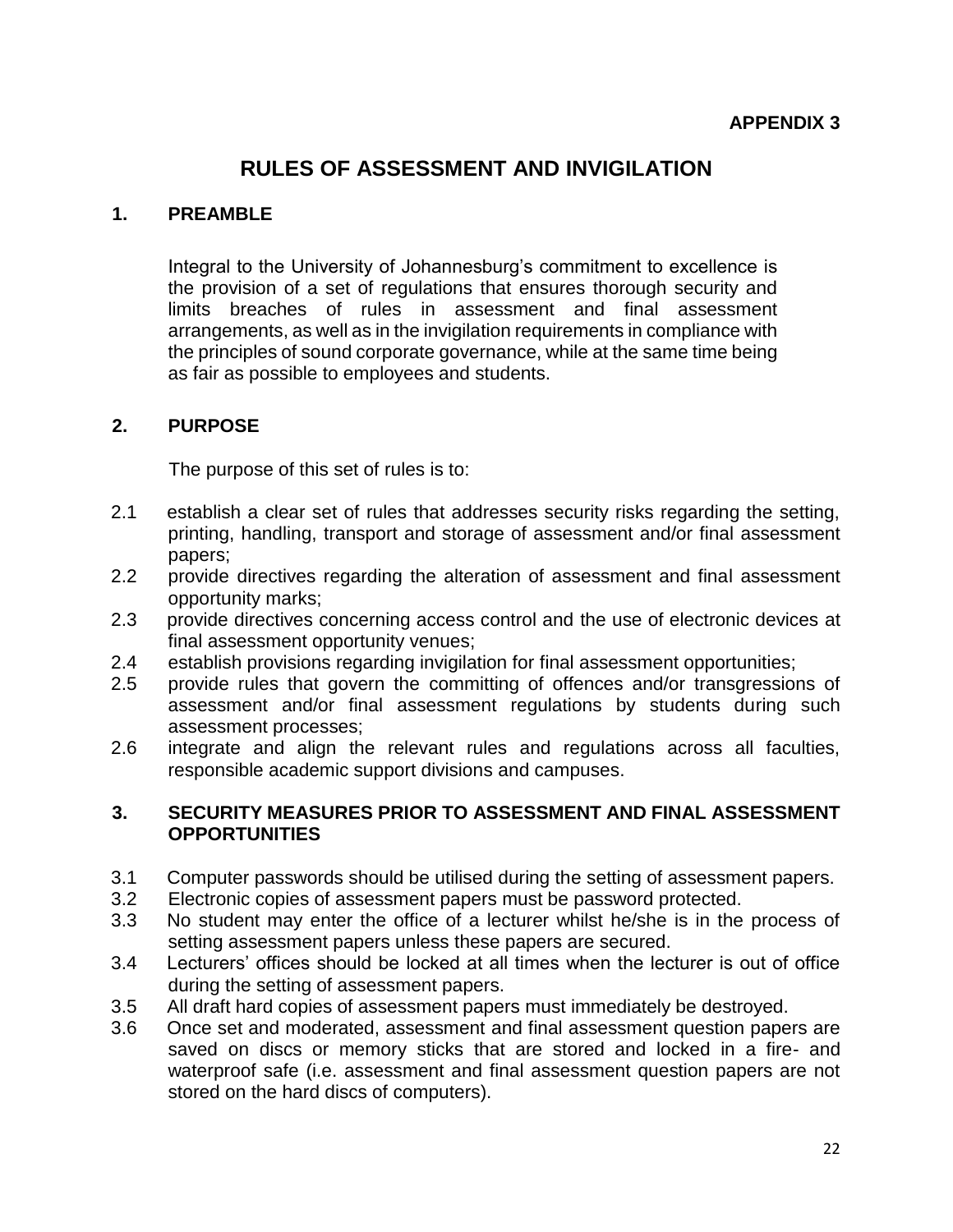- 3.7 Final question papers are copied on approved University printers (i.e. not personal desktop printers) under the supervision the Assessment Department at Central Academic Administration.
- 3.8 Assessment and final assessment question papers may be forwarded electronically only by using SAPSS (Submission of Assessment Papers Secure System) system or password protected or encrypted email, provided that an Executive Dean has given approval for his/her faculty to do so.
- 3.9 No unsealed assessment question papers (assessment and final assessment opportunities) may be handled by temporary employees, student assistants or external invigilators, only by an official employee of the relevant faculty or department in question.
- 3.10 Answer sheets for assessments (tests) must be kept in the faculty and final assessment answer books must be kept by the Assessment department under lock and key for security reasons.

# **4. PRINTING OF ASSESSMENT (TEST) QUESTION PAPERS**

- 4.1 Only University printers, (i.e. not personal desktop printers) are used for copying of question papers. In the case of a limited number of copies, copying can also be done in a particular department or faculty. An authorised faculty or departmental employee is present during the copying of assessment question papers.
- 4.2 No employees other than those mentioned in this policy, may be admitted into the printing area during the printing of assessment question papers and assessment material.
- 4.3 The printing area has a secure lockable door displaying a notice indicating the rules of admittance for authorised employees during the printing of assessment material.
- 4.4 During the printing of assessment or assessment material, the faculty or department makes an appointment for the printing of assessment or assessment material. No other material is printed during this period.
- 4.5 For the full duration of the printing period (which is completed in one session) the designated employee from the faculty or department oversees the printing of the assessment or assessment material.
- 4.6 The transportation or moving of assessment or assessment material is the responsibility of the relevant faculty or department.
- 4.7 The printers are instructed not to accept or hand over assessment or assessment material to students, student assistants, temporary employees or persons not identified as authorised employees. University employee cards are shown for identification purposes.
- 4.8 Checks are carried out after each printing session to ensure that:
	- (a) no master copies were left on the machine and that all assessment or assessment question papers (the whole consignment), as well as all spoilt copies, were removed from the printing room by the employee designated by the faculty or department;
	- (b) no electronic images or memory remained on the printing machine after final assessment or assessment question papers have been printed in cases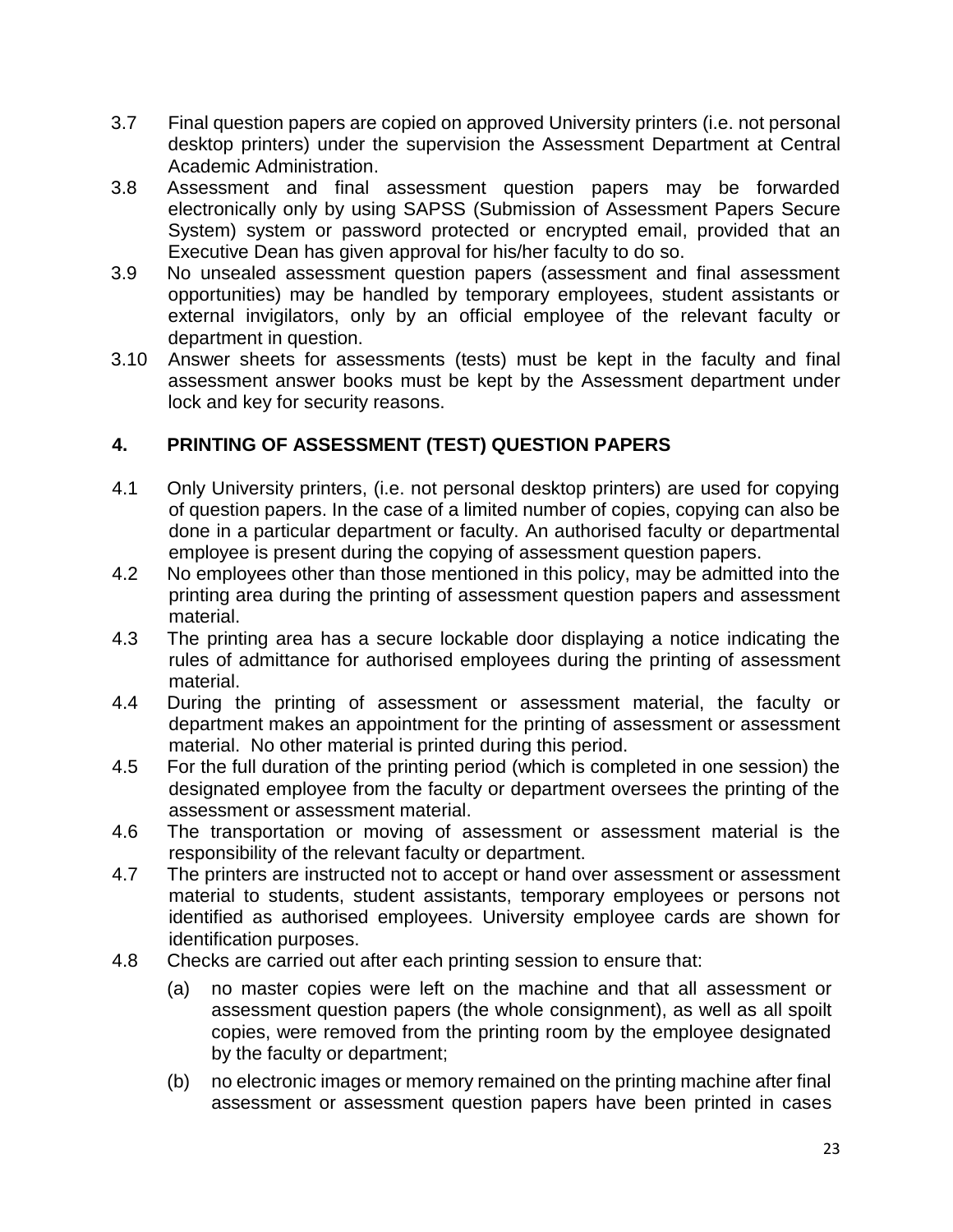where final assessment or assessment question papers are electronically downloaded to a printing machine.

### **5. PRINTING OF FINAL ASSESSMENT QUESTION PAPERS**

- 5.1. **The Assessment Department is responsible for copying of final assessment papers.** Only dedicated Assessment printers, (i.e. not personal desktop printers) are used for copying of question papers. An authorised Assessment employee is present during the copying of final assessment question papers.
- 5.2. No employees other than those mentioned in this policy, may be admitted into the Assessment department printing area during the printing of final assessment question papers and assessment material.
- 5.3. The printing area has a secure lockable door displaying a notice indicating the rules of admittance for authorised employees during the printing of final assessment material.
- 5.4. For the full duration of the printing period the designated employee from the Assessment department oversees the printing of the final assessment or assessment material.
- 5.5. The transportation or moving of final assessment or assessment material is the responsibility of the Assessment department.
- 5.6. Checks are carried out after each printing session to ensure that:
	- (a) no master copies were left on the machine and that all final assessment or assessment question papers (the whole consignment), as well as all spoilt copies, were removed from the printing room by the employee designated by the; Assessment department.

### **6. VARIED APPEARANCE OF ASSESSMENT PAPER AND FINAL ASSESSMENT OPPORTUNITY BOOKS/SCRIPTS**

- 6.1. Use is made of assessment paper and final assessment opportunity books/scripts with different colours at the top of the cover page.
- 6.2. The available colours are changed continually.
- 6.3. The Assessment Department decide on the colours to be used for final assessment opportunity answer books. The choice may not be made known until directly before a final assessment opportunity. The Assessment Department is responsible for ordering final assessment books.

### **7. TRANSPORTATION OF FINAL ASSESSMENT OPPORTUNITY QUESTION PAPERS**

7.1. Only with well-motivated reasons may assessment question papers for final assessment opportunities be printed at campuses other than those where they are written. This may be done a few days before the commencement of a final assessment opportunity. In such cases, the question papers are stored and locked in a secure fire- and waterproof safe at the respective Assessment office for distribution to invigilators before a final assessment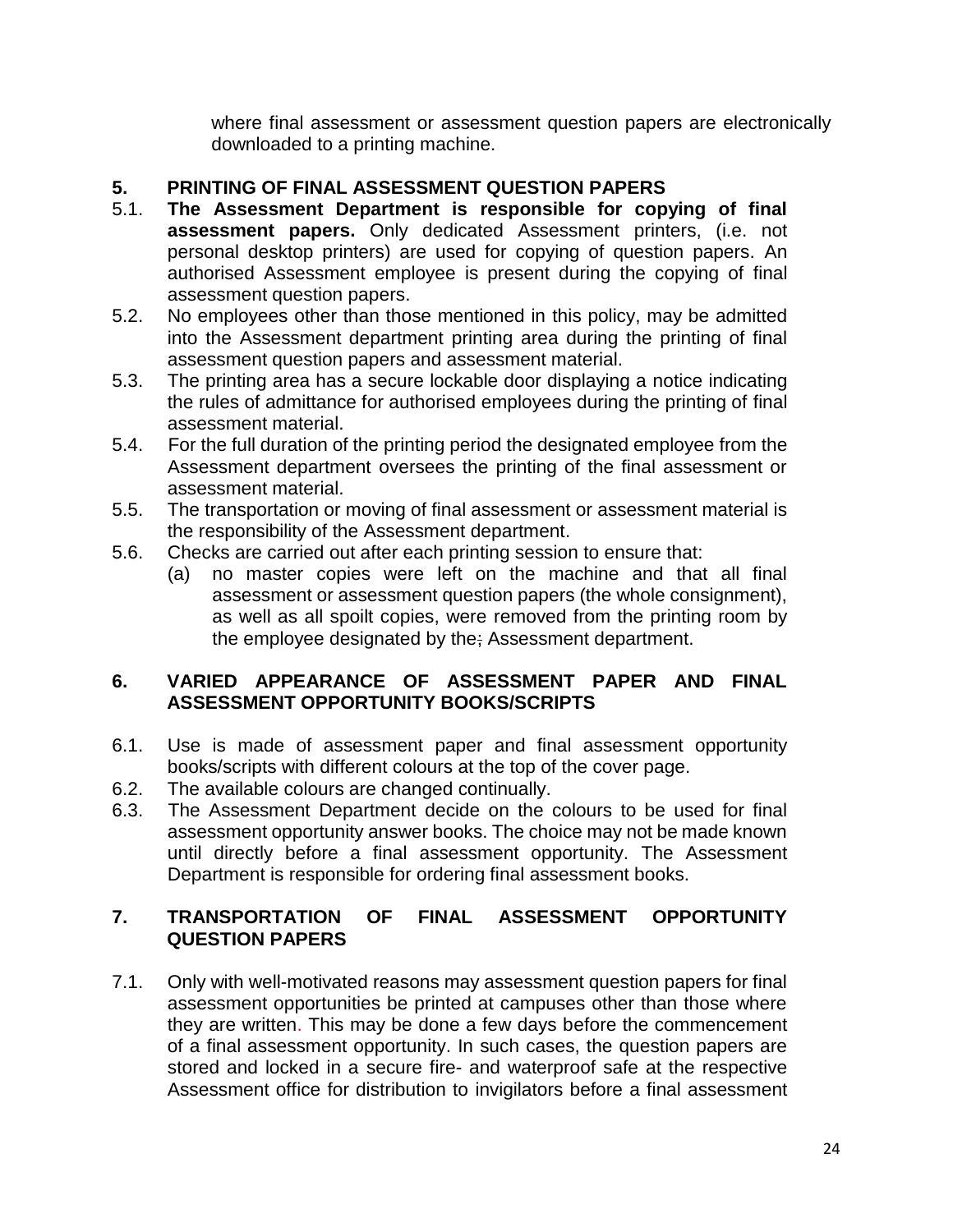opportunity.

- 7.2. In instances where question papers are transferred or moved between campuses, the Assessment Officer of each campus is always present to regulate the process. If the Assessment Officer cannot be present, locked steel trunks are used to transport the papers between campuses or buildings. The Assessment Officer is the only person permitted to be in possession of the key for the locks on the trunks. The Assessment Department are in charge of arrangements regarding special summative assessment and supplementary summative assessment opportunity papers
- 7.3. The same security measures applicable for the safekeeping of question papers are applied on all campuses.

### **8. RETURN OF DOCUMENTATION AFTER FINAL ASSESSMENT OPPORTUNITY SESSION**

After completion of final assessment opportunities, Assessment Officer locks away unused assessment books. Unused assessment answer books, together with the venue report and toilet register, are returned to the offices of the Assessment Department for safekeeping after every final assessment opportunity session. Used assessment scripts and attendance registers are kept in secure storage in the relevant departments for as long as determined by CAA Retention of Documents schedule.

# **9. ACCESS CONTROL**

- 9.1. During final assessment opportunities, final assessment opportunity venues remain locked until shortly before the final assessment opportunity.
- 9.2. Access control is mandatory at final assessment opportunity venues. Students are required to produce their university student access cards, and exam timetable or any other electronic access control method used by the university, to gain entry to the venue.
- 9.3. A student's university access card, as well as his/her attendance form, remains on the desk next to him/her for the duration of the final assessment opportunity for checking purposes by Invigilators after the commencement of the final assessment opportunity.
- 9.4. Cases, satchels, or any other unauthorised items may be not placed at the front of the assessment venues. Permissible items include purses and penholders, as well as pocket calculators as previously determined by the lecturers of applicable modules and as indicated on the examination paper. Full-time storage facilities are available for cases, satchels and other items other than firearms on all campuses. Firearms must be left in the care of Security Services beforehand.

### **10. TELEPHONES IN OR AT FINAL ASSESSMENT OPPORTUNITY VENUES**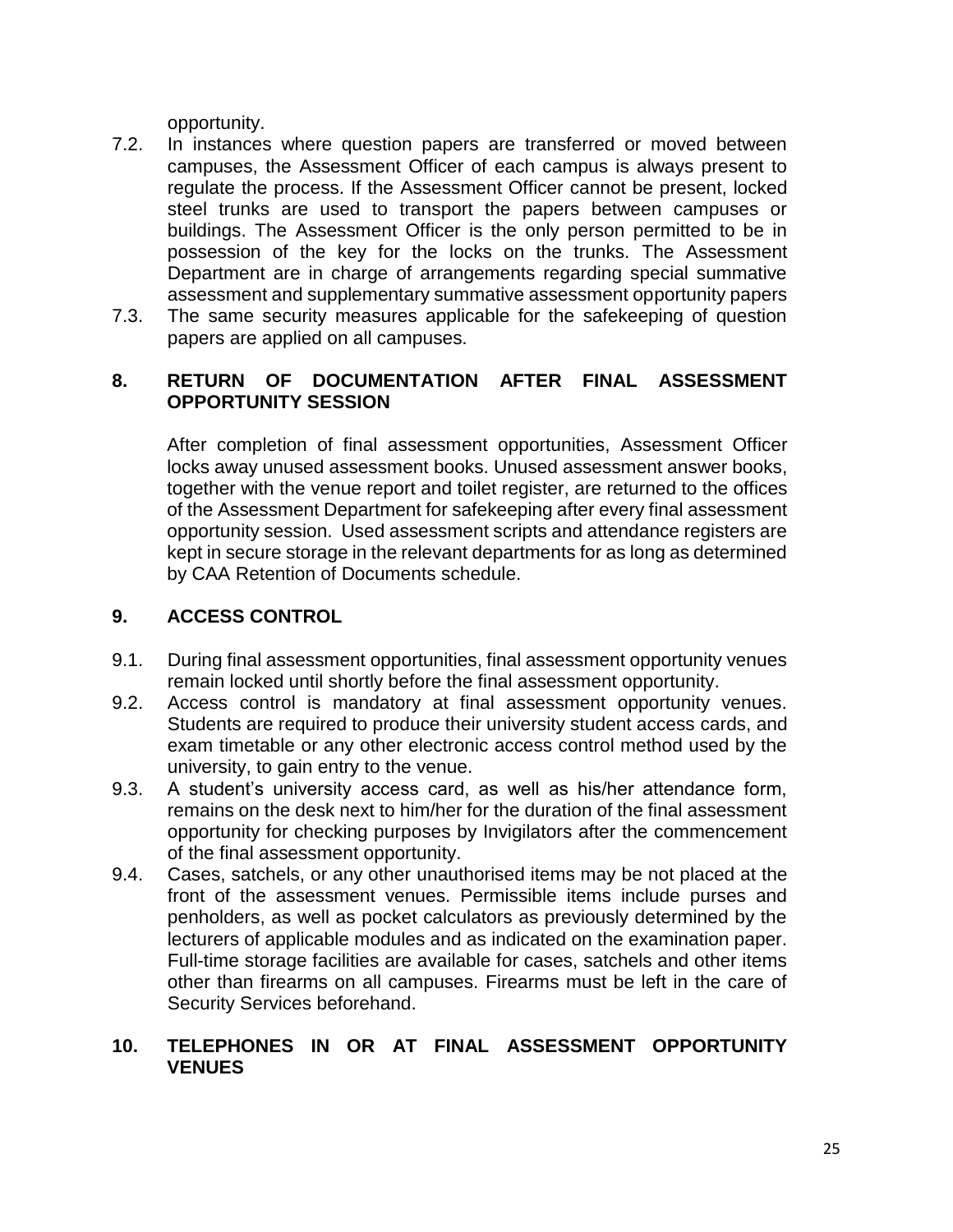- 10.1. Telephone contact is made available to invigilators in or near the final assessment opportunity venues as far as is possible.
- 10.2. Students' electronic devises (e.g. cell phones, tablets or smart watches) must be switched off during final assessment opportunities.

### **11. RULES FOR INVIGILATORS AND THE INVIGILATION OF FINAL SUMMATIVE ASSESSMENT OPPORTUNITIES**

Compliance with stipulations laid down in Appendix 3 and the following is required:

- 11.1. The appointment and allocation of invigilators are appropriate to class size. The ratio of invigilators to students is 1:50 or 1:30 in the case of electronic assessment. A copy of their role and responsibilities is attached as part of their contract.
- 11.2. Procedures are developed to ensure security and accommodate disruptions, deviations and emergencies.
- 11.3. Suitable venues are allocated and the admission of authorised persons only is permitted.
- 11.4. Permissible aids, as per assessor's instructions, e.g. type of calculator, are identified.
- 11.5. Procedures are developed for actions to be taken in case of irregularities.
- 11.6. Procedures for the identification of students, attendance registers and the reconciliation of student evidence and attendance register are developed.

# **12. INVIGILATION FOR FINAL ASSESSMENT OPPORTUNITIES**

- 12.1. Assessment invigilation is a normal academic duty as described in the Conditions of Service for employees of the University of Johannesburg, i.e. paragraph D7(v) on the duties of academic employees.
- 12.2. Academic staff members are responsible for assessment invigilation for the whole duration of a final assessment session for the subject or module assigned to them. Faculties determine the number of occurrences or sessions an academic employee should invigilate per final assessment. Guidelines that may be considered by the faculty boards concerned are as follows:

Lecturers - determined by the HoD according to the existing need Senior lecturers  $\overline{\phantom{a}}$  - at least 3 sessions Associate professors and professors - at least 2 sessions Head of department - at least 1 session

12.3. A sufficient number of invigilators relative to the size of the venue is a prerequisite. The ratio of invigilators to students is 1:50, taking into account the size and shape of the assessment venue and the nature and scope of the risk. This number is determined by the head of the department (HoD) and, when applicable, in consultation with the Executive Dean concerned. The academic takes the role of Chief Invigilator and is supported by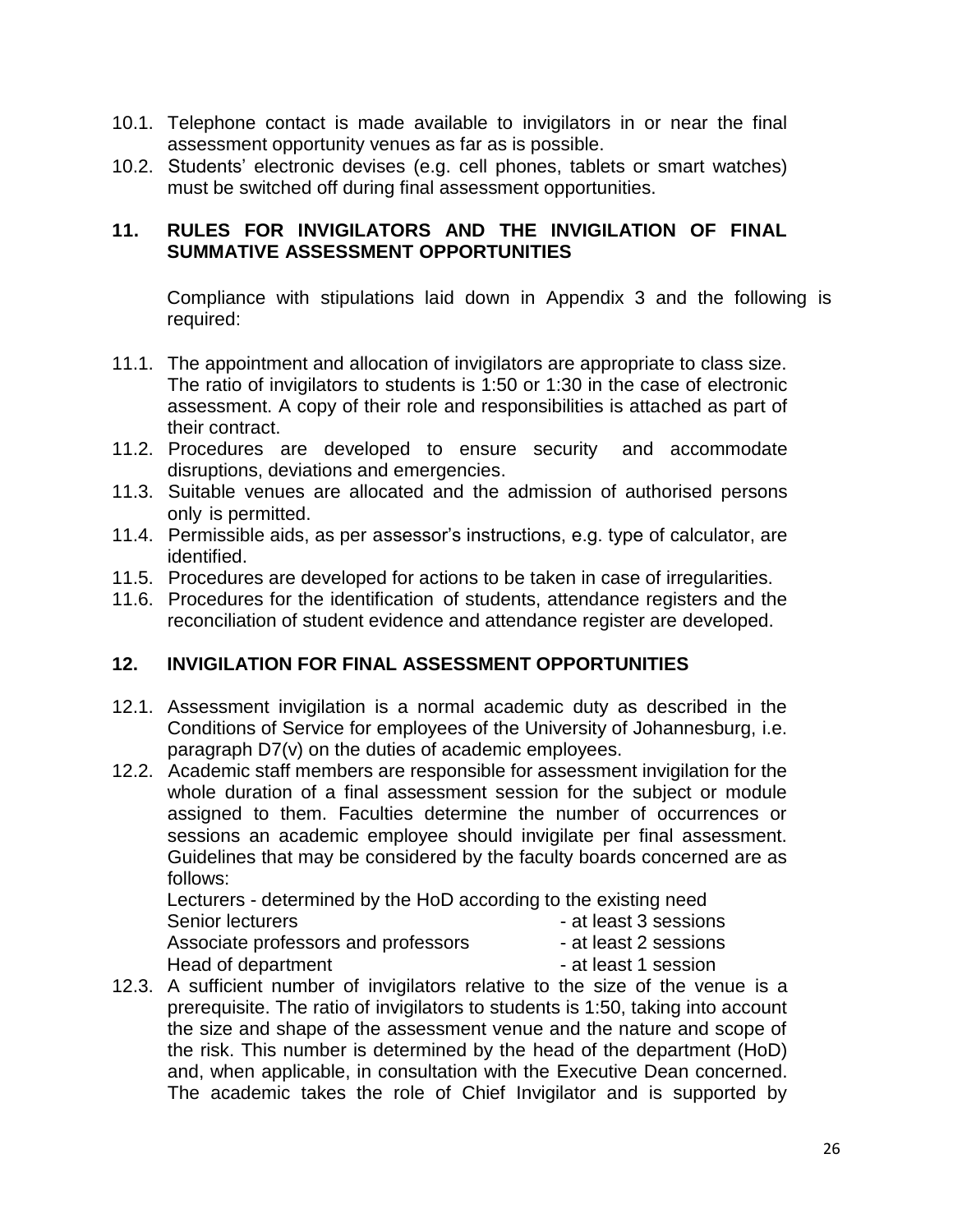invigilators.

- 12.4. The ratio of invigilators to students is 1:30 for all electronic assessment opportunities. This is necessary due to the high-tech environment where the dynamics of assessment are different. The computers in the labs are placed near to each other and specialized invigilation is necessary regarding cell phones and other electronic equipment. It would be advisable that no student satchels are allowed inside the electronic assessment venues.
- 12.5. Each venue must have a minimum of two invigilators of both genders at all times. The first assessor for the module in which the assessment is being conducted acts as chief invigilator. In the event of more than one campus being involved, a chief invigilator is appointed for each of the campuses.
- 12.6. Part-time external invigilators may be contracted if the number of invigilating sessions for Lecturers, as set out under 11.2 and 11.3, above has been used to the maximum and a need for more Invigilators exists. The HoD concerned signs the motivation if this is the case. The following applies:
	- (a) The remuneration of part-time invigilators who are appointed is in accordance with the University tariff in this regard.
	- (b) Employees of the University do not receive any remuneration for invigilation, irrespective of the number of invigilation sessions.
	- (c) As far as possible, departments provide their own Invigilators for postgraduate assessments that entail smaller numbers of students.
	- (d) Academic departments are responsible for the part-time Invigilator budget, calculated on the basis of additional needs once the conditions stipulated under 11.2 above are met.
	- (e) All invigilators must undergo an invigilation training session.
- 12.7. Academic departments are responsible for processing remuneration claims from external assessors.

## **13. TRANSGRESSIONS COMMITTED DURING FINAL ASSESSMENT OPPORTUNITIES**

A student commits an transgression if:

- 13.1. he/she commits plagiarism.
- 13.2. during a formal assessment opportunity, the student is in possession of any book, cell phone, computerised watch or any unauthorised electronic device that has not been switched off, memorandum, notes in whatsoever form, or any papers, documents or database equipment, except such answer books or other books, papers or documents that the invigilator has supplied or access to such other sources that the invigilator has authorised.
- 13.3. the student helps or attempts to help another student, or obtains help or attempts to obtain help from another student, or obtains help or attempts to obtain help from any source of information, with the exception of explicitly approved sources as permitted by the assessor.
- 13.4. the student helps another student to commit an offence (also considering that a student is under an obligation to take all reasonable measures to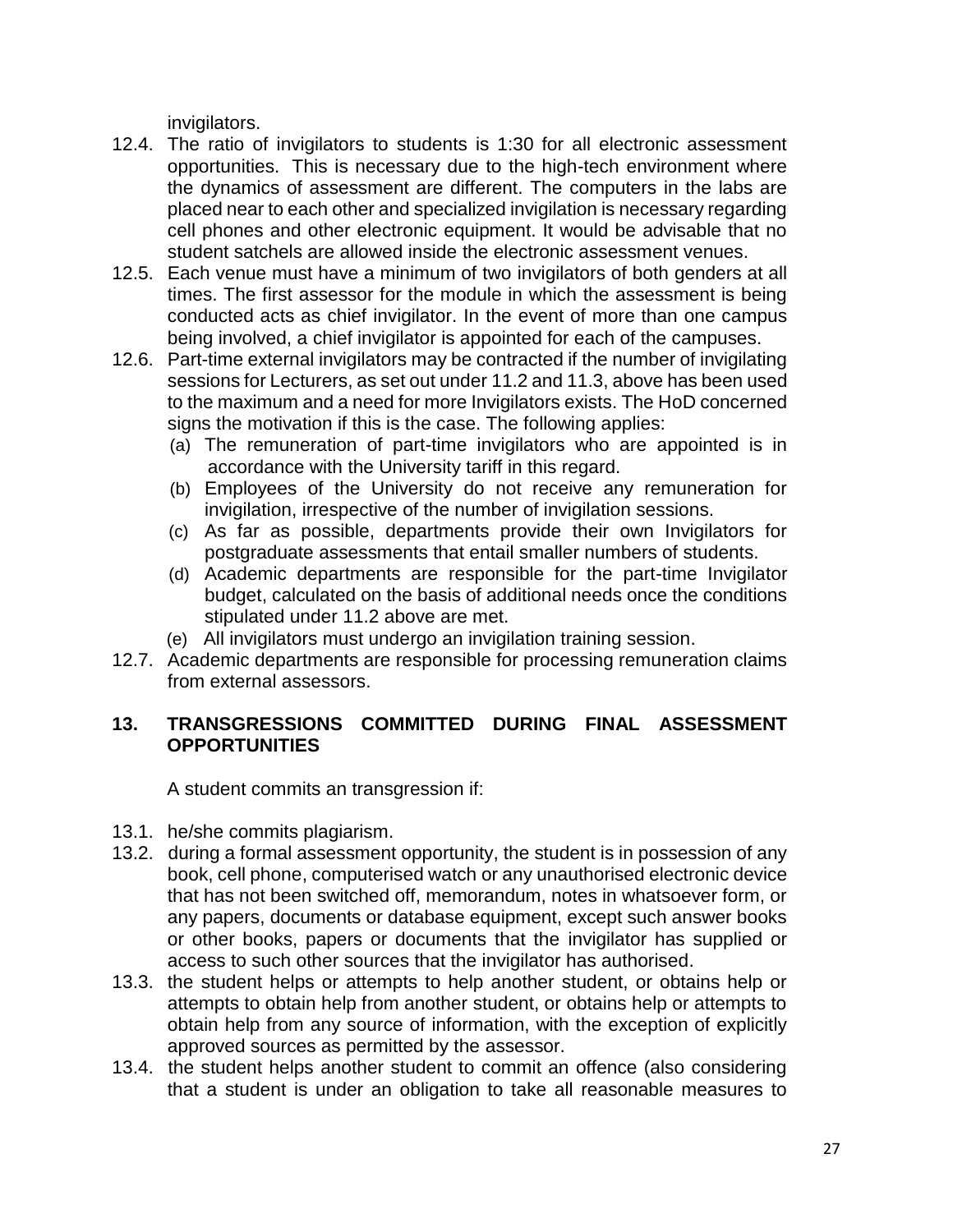ensure that another student does not have access to her/his work).

- 13.5. the student has unauthorised information stored on a pocket calculator, cell phone or any other device brought into the assessment venue, whether or not he/she has had the opportunity to access such information.
- 13.6. the student causes a disturbance in or in the proximity of the assessment venue or conducts him-/herself in an improper or unbecoming manner.
- 13.7. the student disregards the instructions of invigilators or assessors.
- 13.8. the student poses as another student.
- 13.9. the student writes an assessment without official authorisation.

### **14. TRANSGRESSIONS OF ASSESSMENT AND FINAL ASSESSMENT OPPORTUNITY REGULATIONS**

- 14.1. When a breach in assessment or final assessment opportunity regulations is suspected, the assessment paper/final assessment opportunity scripts, product or any other material or equipment that, in the opinion of the invigilator pertains to the irregularity, together with the transgression report from the student and Invigilator, including all evidence, are forwarded to the relevant Executive Dean who will, after considering the severity of the case, forward it to the Manager: Judicial Services if necessary.
- 14.2. In the case of online assessments, the University reserves the right to record assessment opportunities by way of digital invigilation software for purposes of use thereof in disciplinary proceedings in relation to any transgressions during assessment opportunities. Possible student transgressions will be flagged by the online invigilation software or by a trained online invigilator. Video recording will be submitted as part of the evidence of an alleged transgression.
- 14.3. The Executive Dean or his/her delegated authority compiles a report, which is submitted to the Executive Director: Student Affairs within ten (10) working days of the transgression. This report will be submitted, together with the original project, the s from the assessor and any other evidence relevant to the case.
- 14.4. A detailed description of the rules regarding assessment opportunity irregularities is distributed to students biennially before each main final assessment opportunity, both verbally and in writing, in accordance with the University's assessment procedures.
- 14.5. Appropriate penalties are imposed on students who are found guilty.

## **15. CHANGING OF ASSESSMENT AND FINAL ASSESSMENT OPPORTUNITY MARKS**

- 15.1. After being finalised, assessment and module marks are changed only with the approval of the HOD, and final assessment opportunity marks only with the approval of the Executive Dean using official electronic means and in accordance with the provisions in Appendix 2.
- 15.2. Changes in final assessment opportunity marks are made in accordance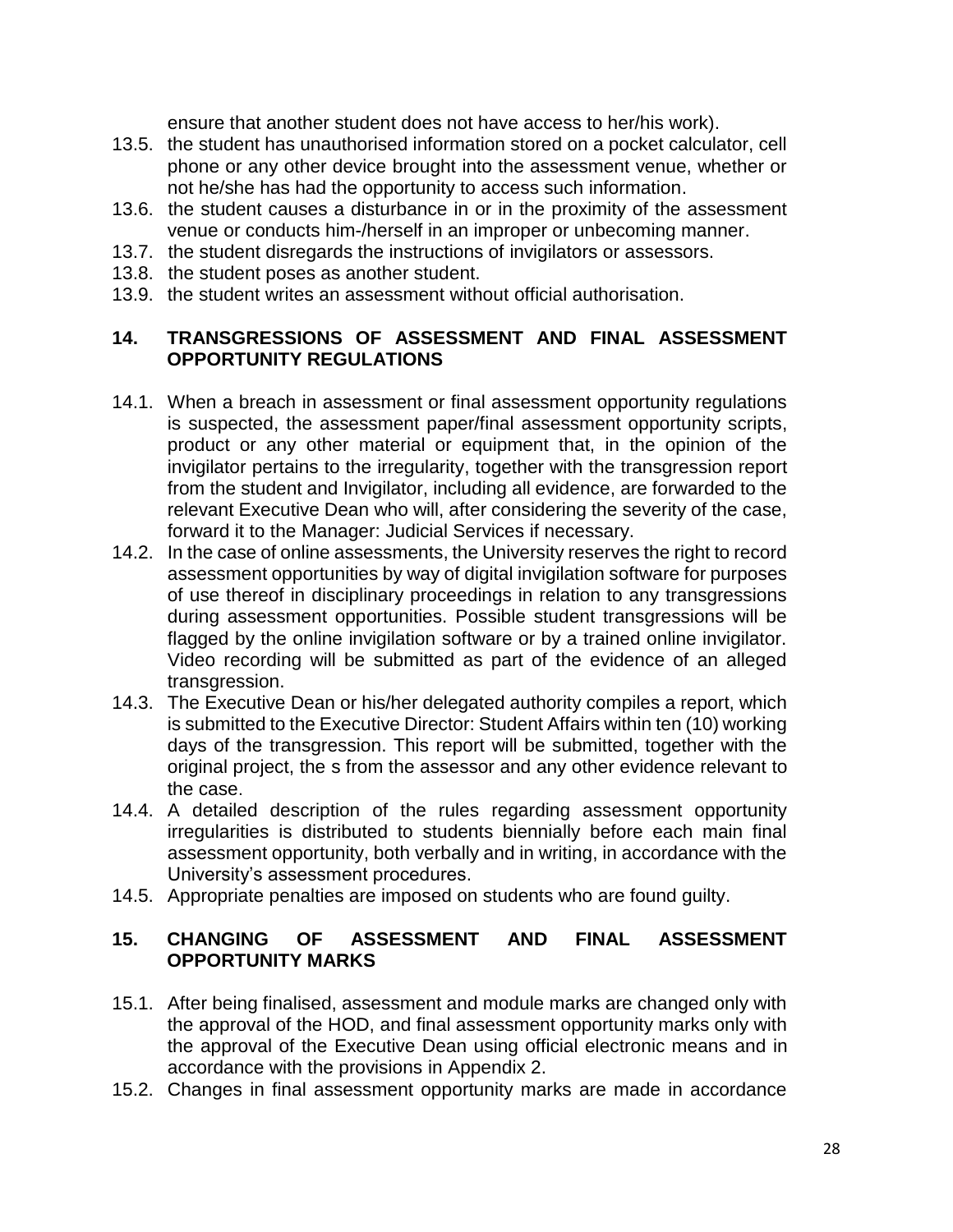with the directives of Auditors. Only the Head of Faculty Administration or senior staff is authorised to download Executive Dean-approved changes on the system. Proof for the authorisation for changing marks is electronically filed on Perceptive content and kept for reference for an indefinite period.

15.3. Changes to final assessment opportunity and assessment marks are processed in the faculty responsible for the module.

---oOo---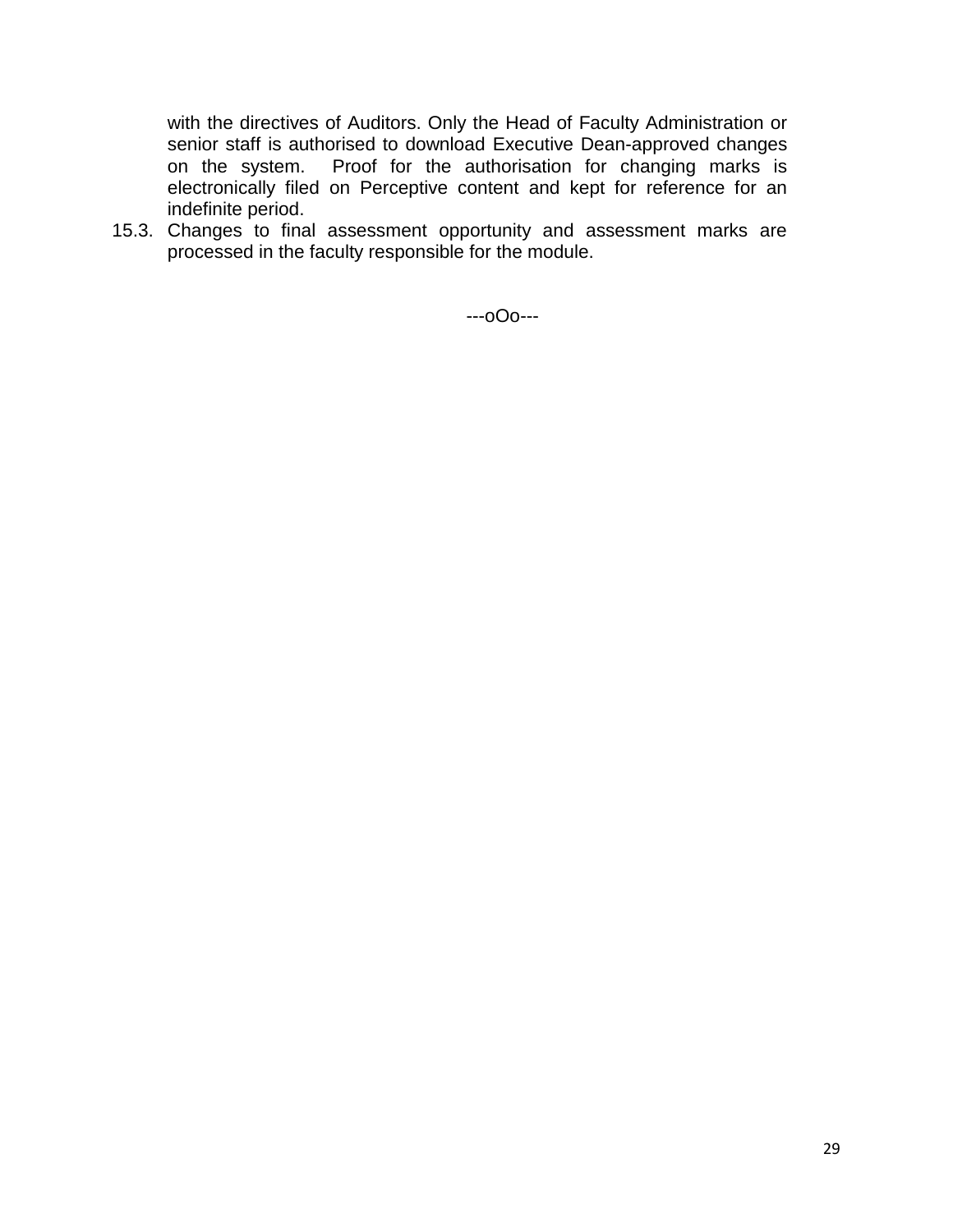# **TRANSGRESSIONS DURING WRITTEN, PRACTICAL AND ELECTRONIC SUMMATIVE ASSESSMENT OPPORTUNITIES**

#### **1. MANAGEMENT OF SUSPECTED TRANSGRESSIONS**

The following measures apply in respect of:

- 1.1 Suspected Written Summative Assessment Opportunity Transgressions
	- 1.1.1 The answer script/book is confiscated by the invigilator and the time of the transgression recorded on the script/book. A new answer script/book is issued. The time of issuing the new answer book/script being handed out is also recorded on the new script/book. No additional time is allocated to the candidate who is only permitted to continue writing for the remainder of the scheduled time.
	- 1.1.2 The candidate proceeds with answering the remaining questions in the new script/book.
	- 1.1.3 A transgression report describing the incident must be prepared immediately after the event by the invigilator as well as the student if the student so wishes. (The student is asked to make an immediate declaration thereby preventing additional time to fabricate a 'story'.) The student must be informed that he/she has the right not to make a declaration and that the incident will be reported to the Head of Department and Executive Dean of the Faculty/College concerned.
	- 1.1.4 All original evidence and documentary proof is confiscated and the nature of the evidence recorded on the incident report. These are submitted to the relevant Head of Faculty Administration who refers it to the Executive Dean concerned who, in consultation with the relevant Head of Department and after ascertaining that a prima facie case has been made to which the candidate must answer, refers all relevant documentation to the Executive Director: Student Affairs, within ten (10) working days, for further action.
	- 1.1.5 Should the evidence referred to under 1.1.4 be of such a nature that makes confiscation difficult, for instance, written notes on body parts or clothing, the invigilator involved writes a detailed report describing the evidence and asks the candidate to remove all traces of the notes etc. before resuming the assessment opportunity. Should the chief invigilator or one of the other invigilators be in a position to corroborate the report of the invigilator involved by submitting a report, the credibility of the evidence is increased.
	- 1.1.6 Should the suspected offence involve an electronic device, the invigilator consults the assessor before responding to the offence.
- 1.2 Suspected Practical Summative Assessment Opportunity Transgressions
	- 1.2.1 The Academic Staff member responsible for the assessment or evaluation refers the case to the relevant Head of Department and Executive Dean by means of a memorandum which describes the case in detail. After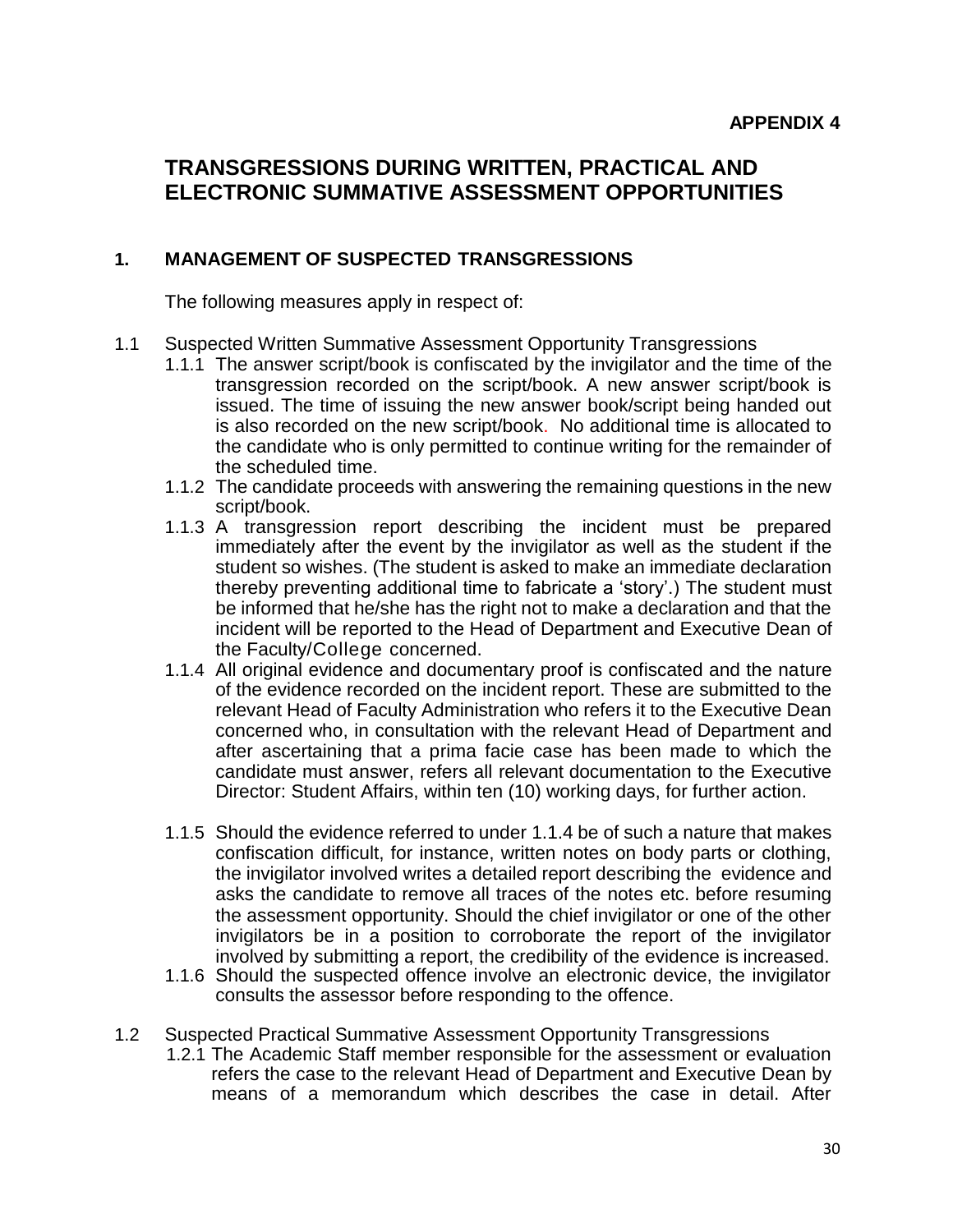considering the case, the Executive Dean compiles a report which is submitted to the Executive Director: Student Affairs within ten (10) working days of the transgression. This report must be submitted, together with the original project, the memorandum from the assessor and any other evidence relevant to the case.

- 1.3 Suspected Electronically Submitted Summative Assessment Opportunity **Transgressions** 
	- 1.3.1 Transgressions in this category include all forms of plagiarism as described in the applicable policy against plagiarism, that is, all suspected acts of failing to acknowledge the ideas, writings, works or inventions of others, or to present the ideas, writings, works or inventions of others as one's own.
	- 1.3.2 Search engines and anti-plagiarism software may be used in the detection of suspected transgressions in this category.
	- 1.3.3 The Academic Staff member responsible for the assessment or evaluation refers the case to the relevant Head of Department and Executive Dean by means of a memorandum which describes the case in detail. After considering the case, the Executive Dean compiles a report which is submitted to the Executive Director: Student Affairs within ten (10) working days of the transgression. This report must be submitted, together with the original project, the memorandum from the assessor and any other evidence relevant to the case.

### **2. MANAGEMENT OF ALLEGED TRANSGRESSIONS**

The following procedures apply for alleged written, practical and electronically submitted summative assessments:

- 2.1 The Student Disciplinary Committee investigates the alleged transgression and finds the candidate guilty or not guilty. If found guilty, the candidate is sentenced and a penalty imposed.
- 2.2 While the disciplinary case is pending the candidate's answers, project or material submitted electronically for the assessment opportunity may not be evaluated. Therefore no results in the relevant module, project or material submitted electronically for the assessment opportunity are available. The investigation and sentencing must be completed as soon as possible in order that continuation of further studies is not jeopardised.
- 2.3 Should the candidate be found not guilty, the answer script, project or material submitted electronically for the assessment opportunity must be evaluated immediately and the results published.
- 2.4 Should the candidate be found guilty, the Manager of the Student Judicial Services enters all relevant data regarding the transgression on the computer system and blocks the candidate from further studies for the period imposed as described in the penalty.
- 2.5 In the event of an expulsion, suspended sentence or a warning being imposed as a result of a guilty verdict, the information is placed on the ITS system and displayed on the candidate's academic record.
- 2.6 In the event that a candidate is found guilty and a subject, module or project